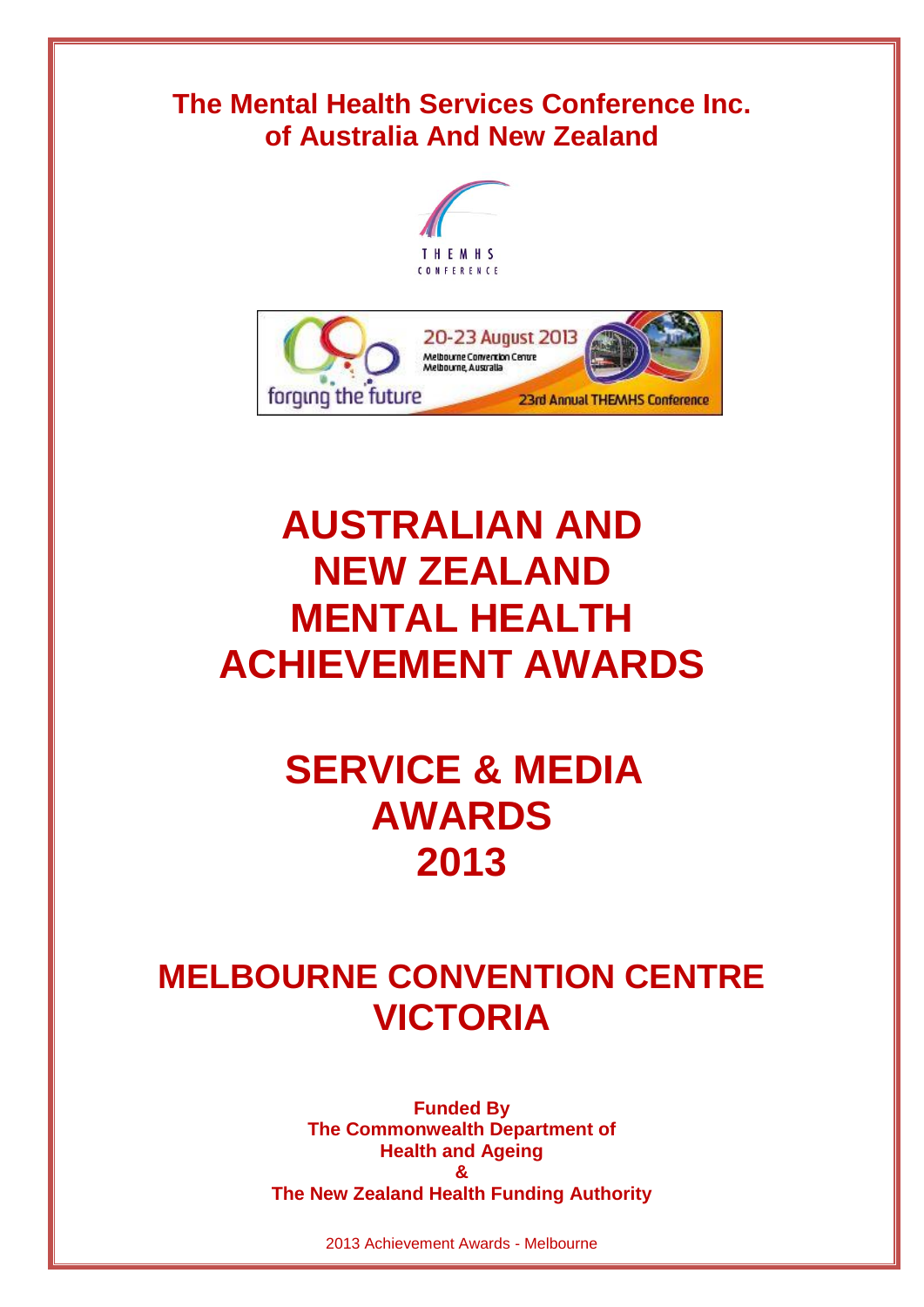## **AUSTRALIAN AND NEW ZEALAND MENTAL HEALTH SERVICE AWARDS**

**Presented By: Senator Jacinta Collins, Minister for Mental Health and Ageing and Professor Allan Fels, AO, Chair, National Mental Health Commission and Dean, Australia and New Zealand School of Government**

| <b>BACKGROUND</b>                    | <b>CONTENTS</b>                                                                                                                                              | Page No.                |
|--------------------------------------|--------------------------------------------------------------------------------------------------------------------------------------------------------------|-------------------------|
| <b>CATEGORY 1</b>                    | <b>ASSESSMENT AND/OR TREATMENT PROGRAM</b><br><b>OR SERVICE</b>                                                                                              |                         |
| <b>Gold Award</b>                    | <b>Cultural Information Gathering Tool</b><br><b>Vincent, QLD</b>                                                                                            | $\overline{2}$          |
| <b>Joint Silver</b><br><b>Award:</b> | headspace Wollongong, NSW                                                                                                                                    | $\overline{\mathbf{3}}$ |
| <b>Joint Silver</b><br><b>Award:</b> | Recovery Oriented Practice Project - moving a<br>clinical service towards recovery oriented practice<br>Wodonga, VIC                                         | 4                       |
| <b>CATEGORY 2</b>                    | <b>SUPPORT PROGRAM OR SERVICE</b><br>(INCL. PSYCHOSOCIAL, REHABILITATION, ACCOMMODATION<br><b>AND EMPLOYMENT)</b>                                            |                         |
| <b>Gold Award:</b><br><b>Award:</b>  | <b>Well Ways MI Recovery Peer Education Program</b><br>Fairfield, VIC                                                                                        | 5                       |
| <b>Joint Silver</b><br><b>Award:</b> | Navigate<br>Adelaide, SA                                                                                                                                     | 6                       |
| <b>Joint Silver</b><br><b>Award:</b> | Local Employment Access Partnerships (LEAP)<br>Project.<br>Fitzroy, VIC                                                                                      | $\overline{7}$          |
| <b>CATEGORY 3</b>                    | <b>HEALTH PROMOTION</b><br><b>MENTAL</b><br><b>OR</b><br><b>ILLNESS PREVENTION PROGRAM OR PROJECT</b>                                                        | <b>MENTAL</b>           |
| <b>Joint Gold</b><br><b>Award:</b>   | The Space Between Words<br><b>Christchurch, New Zealand</b>                                                                                                  | 8                       |
| <b>Joint Gold</b><br><b>Award:</b>   | Being True to Ourselves: A collection of short films<br>exploring the infinite possibilities of gender<br>Ainslie, ACT                                       | 9                       |
| <b>Joint Silver</b><br><b>Award:</b> | <b>Trauma Informed Care and Practice: Towards a</b><br>cultural shift in policy reform across mental health<br>and human services in Australia<br><b>NSW</b> | 10                      |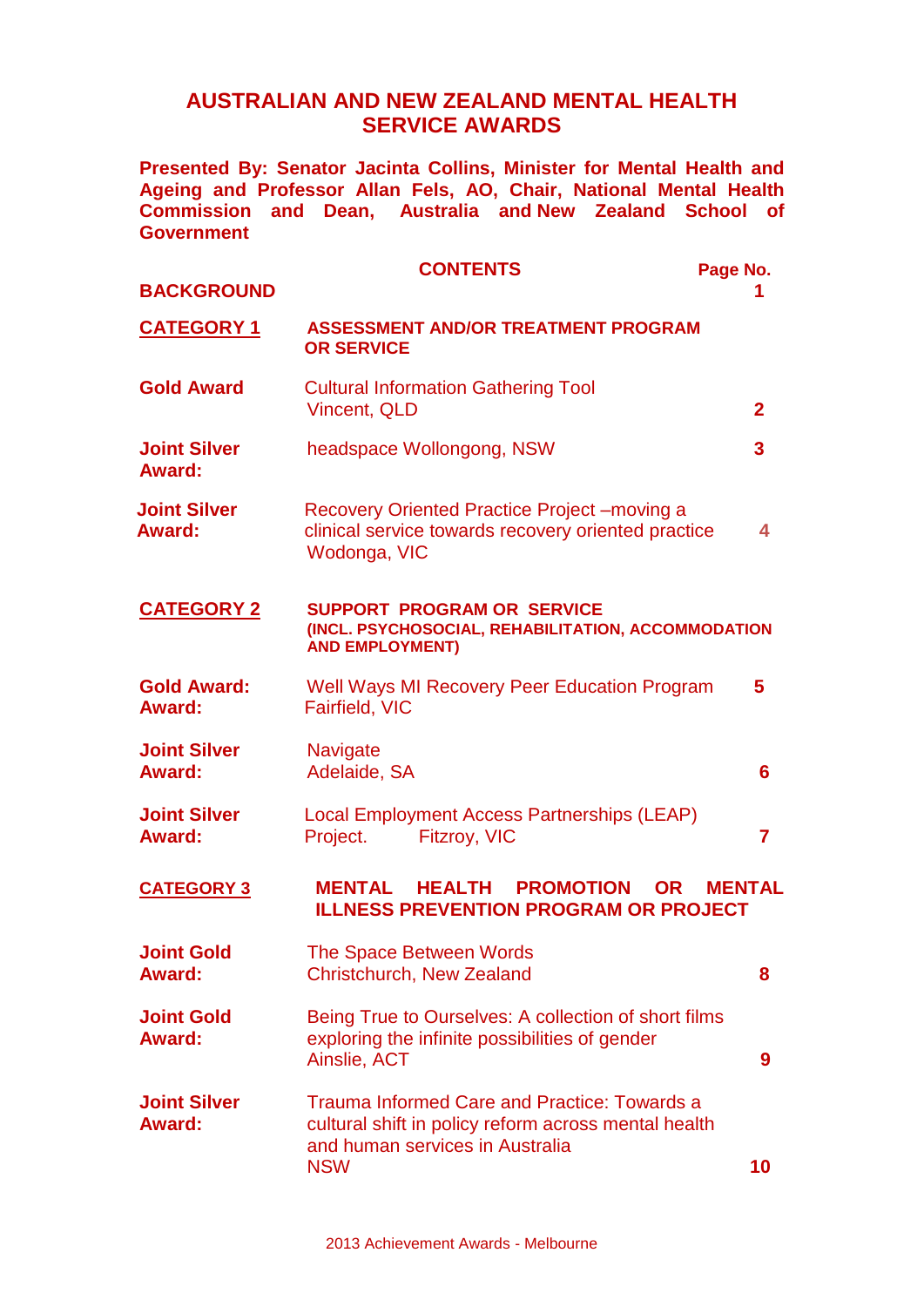| <b>Joint Silver</b><br>Award:            | Go Away, Mr Worrythoughts!<br><b>Theatrical Production</b><br>Frankston, VIC                                               | 11              |
|------------------------------------------|----------------------------------------------------------------------------------------------------------------------------|-----------------|
|                                          | <b>Special Judges Award For Partnership Practices:</b><br><b>Partners in Depression</b><br>Newcastle, NSW                  | 12 <sub>2</sub> |
| <b>Special Judges Award Carer Focus:</b> | <b>Intangible Storytelling Project</b><br><b>Broken Hill, NSW</b>                                                          | 13              |
| <u>CATEGORY 4</u>                        | <b>EDUCATION OR TRAINING OR WORKFORCE</b><br><b>DEVELOPMENT</b>                                                            |                 |
| <b>Joint Silver</b><br><b>Award:</b>     | <b>Drive Safe</b><br>Preston, VIC                                                                                          | 14              |
| <b>Joint Silver</b><br>Award:            | <b>Mental Health Peer Work Training Program</b><br>Heidelberg, VIC                                                         | 15 <sub>1</sub> |
| <b>CATEGORY 5</b>                        | <b>CONSUMER PROVIDED</b>                                                                                                   |                 |
| <b>Gold Award:</b>                       | <b>Deck of Dreams</b><br><b>NSW</b>                                                                                        | 16              |
| <b>Silver Award:</b>                     | <b>No Suppression Group</b><br><b>NSW</b>                                                                                  | 17              |
|                                          | <b>Special Judges Award: Mental Health Promotion Focus</b><br><b>Family Fun Day</b><br>Coolangatta, QLD                    | 18              |
| <b>CATEGORY 6</b>                        | <b>INNOVATIVE USE OF TECHNOLOGY</b>                                                                                        |                 |
| <b>Gold Award:</b>                       | <b>Online Crisis Support Chat Service</b><br>Deakin, ACT                                                                   | 19              |
| <b>Silver Award:</b>                     | Recovery Hub: Hope Inspire Achieve – A mental<br>health promotion website for the community                                | 20              |
| <b>CATEGORY 7</b>                        | <b>PRIMARY CARE / GP BASED</b>                                                                                             |                 |
| <b>Silver Award:</b>                     | <b>General Practice co-located clinic with Marrickville</b><br><b>Community Mental Health Service</b><br>Marrickville, NSW | 21              |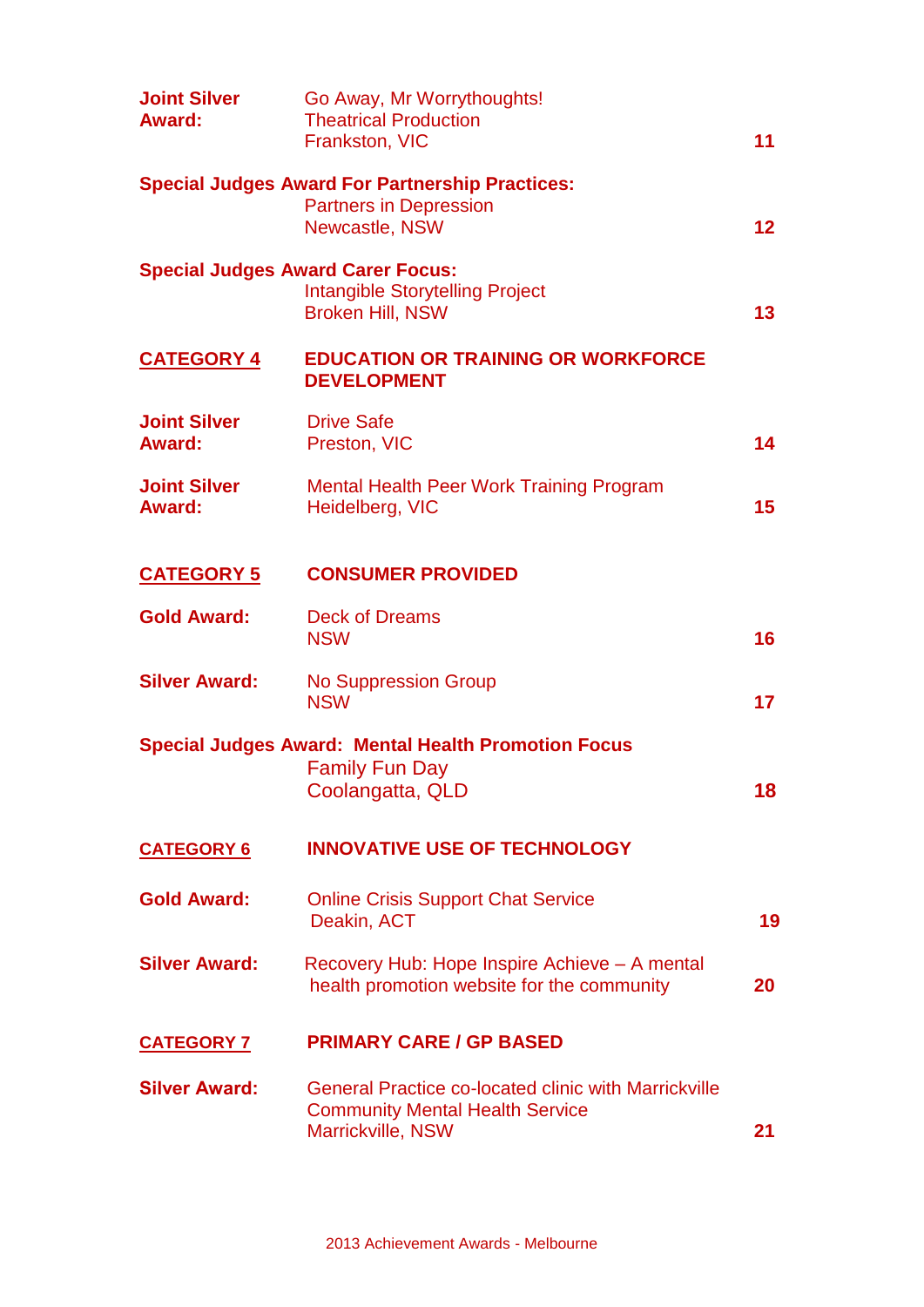#### **CATEGORY 8 SPECIAL ACHIEVEMENT**

| <b>Joint Gold</b><br>Award:        | Authors at Any Age<br><b>Garden Suburb, NSW</b>                                                      | 22 |
|------------------------------------|------------------------------------------------------------------------------------------------------|----|
| <b>Joint Gold</b><br><b>Award:</b> | <b>MH-CoPES, NSW CAG</b><br>East Sydney, NSW                                                         | 23 |
|                                    | <b>Special Judges Award: Partnership Practices</b><br>Mental Health Law Centre (WA) Inc<br>Perth, WA | 24 |
|                                    |                                                                                                      |    |

#### **AWARD FOR EXCEPTIONAL CONTRIBUTION TO MENTAL HEALTH SERVICE IN AUSTRALIA OR NEW ZEALAND**

| <b>Joint Winner:</b> | Margaret Leggatt,<br>VIC.                   | 25 |
|----------------------|---------------------------------------------|----|
| <b>Joint Winner:</b> | Anne Helm<br><b>Wellington, New Zealand</b> | 26 |

## **AUSTRALIAN AND NEW ZEALAND MENTAL HEALTH MEDIA AWARDS**

| <b>Background</b>                 |                                                                                                                                                                                                                          | 27 |
|-----------------------------------|--------------------------------------------------------------------------------------------------------------------------------------------------------------------------------------------------------------------------|----|
| <b>CATEGORY</b><br><b>Winner:</b> | <b>BROADCAST MEDIA</b><br><b>Lynne Malcolm</b><br>All in the Mind<br><b>Youth Mental Health -</b><br>'Young Minds - the Highs & Lows' and<br>'I Hurt Myself - the secrecy of self harm'<br><b>ABC Radio National NSW</b> | 28 |
| <b>CATEGORY</b><br><b>Winner:</b> | <b>PRINT MEDIA</b><br>The Border Mail, VIC<br><b>Ending the Suicide Silence</b>                                                                                                                                          | 29 |
| <b>CATEGORY</b>                   | <b>SPECIAL MEDIA AWARD</b>                                                                                                                                                                                               |    |
| <b>Joint Winner</b>               | <b>Jim Marbrook</b><br><b>Mental Notes</b>                                                                                                                                                                               | 30 |
|                                   | <b>SPECIAL MEDIA AWARD - RURAL FOCUS</b>                                                                                                                                                                                 |    |
| <b>Joint Winner</b>               | The Land newspaper<br><b>Glove Box Guide to Mental Health</b>                                                                                                                                                            | 31 |
|                                   | <b>Assessment Committee Members (Service and Media Awards)</b>                                                                                                                                                           | 32 |

**In the event of joint winners or finalists, the prize money is shared**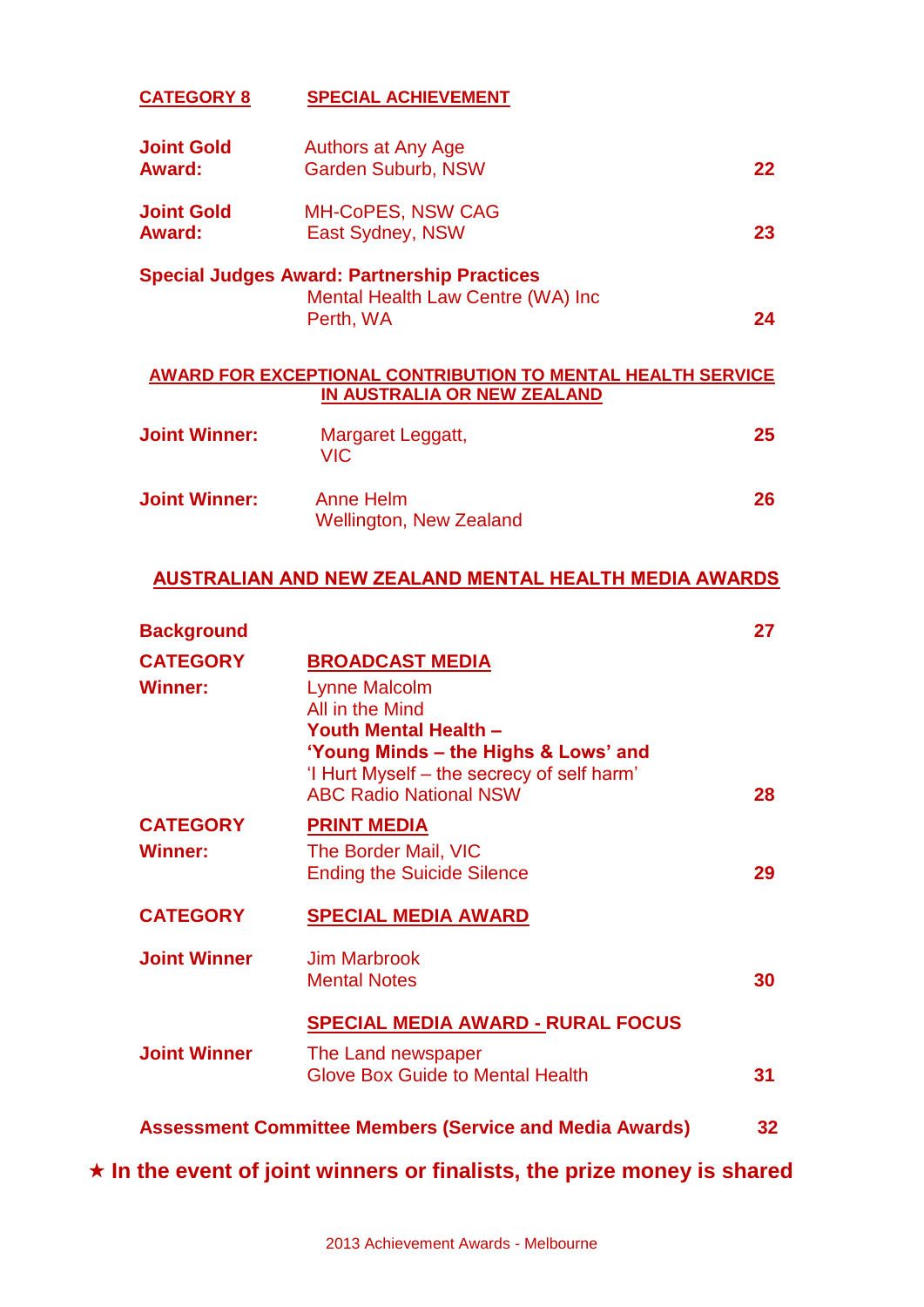#### **BACKGROUND**

The Mental Health Service Award program began in 1992. It is designed to reward and publicise services that have shown innovation and excellence. Service Awards offered are either Gold, Silver or Special and an Exceptional contribution to Mental Health Award. The program is not an exhaustive or fully objective measure of the best services in Australia or New Zealand, as it depends on services deciding to apply and the information they supply. Apart from the written material supplied, referees and others likely to be familiar with a service may be contacted. Six panels, drawn from different disciplines including consumer and carer organisations assess the applications. The panels are geographically spread across Australia and New Zealand. The Awards Committee may also score the entries, when necessary, e.g. if there is a conflict of interest.

#### **A. SERVICE AND PROGRAM AWARDS**

The applications were rated on the following criteria:

- 1. Evidence that the program has made a significant contribution to the field of mental health on a local, state or national level.
- 2. Evidence that the program is doing something innovative or is maintaining high standards of service.
- 3. Evidence that the program has encouraged and supported the participation of consumers, family members and/or carers in the planning, implementation and evaluation of mental health service delivery. In category 2 it must be demonstrated that consumers are the major stakeholders and in category 3 that carers/families are the major stakeholders in the development and ongoing decision making of the program
- 4. Evidence of Partnerships and Linkages (collaboration for continuity between organisations).
- **5.** Verification and evaluation of the program's effectiveness.

#### **In 2013 there were 65 applications received for the following categories:**

- 1. Assessment and/or Treatment Program or Service
- 2. Support Program or Service (Incl. psychosocial, rehabilitation, accommodation and employment)
- 3. Mental Health Promotion or Mental Illness Prevention Program or Project.
- 4. Education or Training or Workforce Development
- 5. Consumer Provided
- 6. Innovative Use of Technology
- 7. Primary Care / GP focus
- 8. Special Achievement (Incl.larger multistrand services)
- $\star$  Partnership Practices

#### **B. EXCEPTIONAL CONTRIBUTION TO MENTAL HEALTH SERVICES IN AUSTRALIA OR NEW ZEALAND**

These awards are made possible by generous grants from the Australian and New Zealand Governments in recognition of the importance they give to the development of best practice services throughout the two countries. This award program contributes to publicising the good work being done in an environment where only bad news seems to appear in the media. The following pages give you the contact details for the services and a short summary of their activities. You are encouraged to contact them and to visit their services.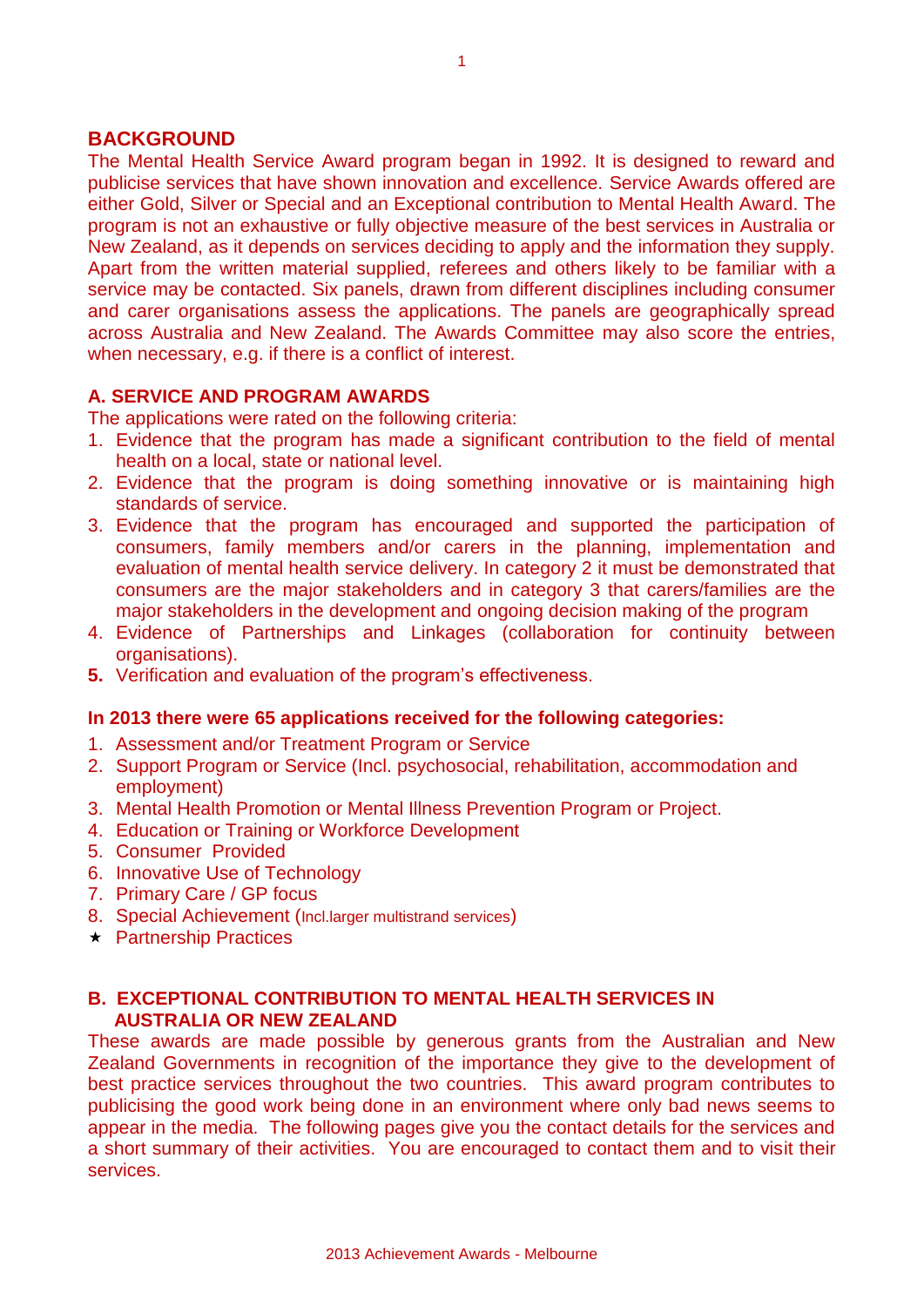## **CATEGORY 1 ASSESSMENT AND/OR TREATMENT PROGRAM OR SERVICE**

| <b>GOLD AWARD:</b>       | \$2,500<br><b>WINNER</b>                                                                                       |
|--------------------------|----------------------------------------------------------------------------------------------------------------|
| <b>APPLYING SERVICE:</b> | <b>Cultural Information Gathering Tool</b>                                                                     |
| <b>ORGANISATION:</b>     | Mental Health Service Group - Townsville Hospital<br><b>Health Service Services, QLD</b>                       |
| <b>ADDRESS:</b>          | 59 Cambridge Street, Vincent, QLD 4814                                                                         |
| <b>CONTACT PERSON:</b>   | <b>Lynette Anderson</b><br>Phone: 07 44338100; Fax: 07 44338101<br>Email: lynette_j_anderson@health.qld.gov.au |

#### **BRIEF DESCRIPTION OF SERVICE**

The Cultural Information Gathering Tool (CIGT) project was undertaken by the Aboriginal & Torres Strait Islander (A & TSI) Mental Health Workers (MHWs) of the Townsville Hospital and Health Service (THHS) Mental Health Service Group (MHSG), led by Lynette Anderson. It aimed to: • Provide a culturally safe environment for A & TSI consumers by formalising access to an A & TSI MHW upon presentation to the service. • Formalise collection and collation of cultural information to enhance availability to treating teams across the continuum of care for A  $\&$  TSI consumers and their families.  $\bullet$ Strengthen the working partnership between A & TSI MHWs and clinicians. • Provide direction and structure for the role of the A & TSI MHW. In 2010 and 2011 CIGT trials were conducted and evaluated. Feedback from consumers, clinicians and ATSI MHWs supported the implementation of the tool as standard, leading to a decision to introduce the tool across the MHSG. Interest in the concept of the CIGT was received from across Queensland and in April 2012, the CIGT was included in the documentation suite for the State Mental Health Data base - Consumer Integrated Mental Health Application (CIMHA) and made available for use to all A & TSI MHWs within Queensland.

#### **BACKGROUND DESCRIPTION OF ORGANISATION**

The Mental Health Service Group (MHSG) forms part of the Townsville Hospital and Health Service (HHS) and provides specialist mental health services to a geographical area that goes north to Cardwell, south to the Burdekin, and west to Richmond and includes the Palm Island Community, in addition to acute inpatient services to the North West HHS (Mt Isa) and some tertiary services including residential rehabilitation to the six HHSs of North Queensland (Torres Strait, Cape York, Cairns and Hinterland, North West, Townsville and Mackay). There are six program areas within the MHSG: 1. Alcohol, Tobacco and Other Drugs Services; 2. Specialist Services; 3. Adult Mental Health Services; 4. Rural, Remote and Indigenous; 5. Child, Adolescent and Young Adult Services; 6. Rehabilitation. Within these programs are 27 teams that cover all aspects of mental health care. There are 34 Aboriginal and Torres Strait Islander Health Workers positions within these 27 teams, 24 of whom are employed as A & TSI MHWs. At the time of writing the number of current consumers receiving care from the MHSG was 1153. Aboriginal & Torres Strait Islander consumers comprise approximately 25% of current consumers.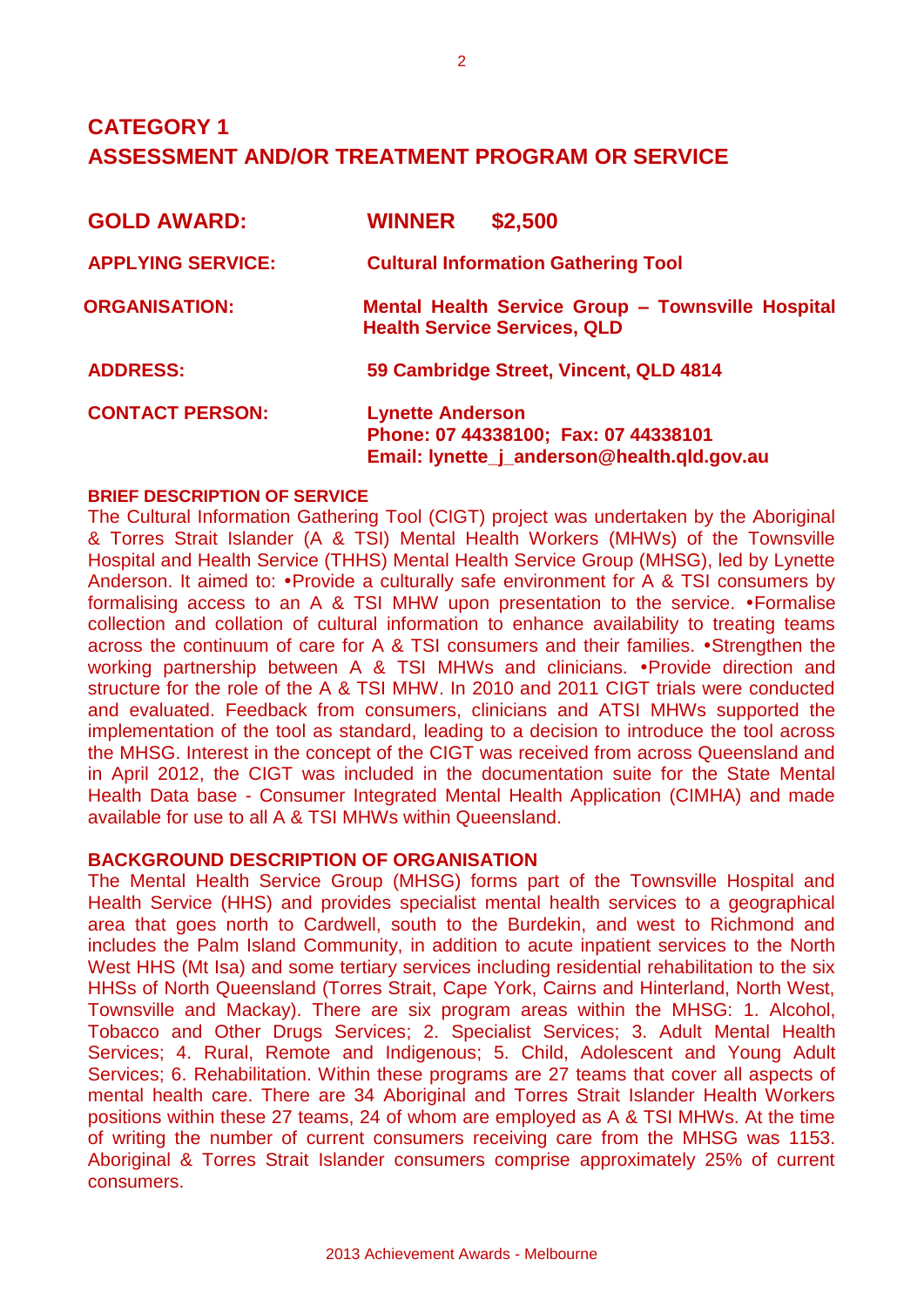## **CATEGORY 1 ASSESSMENT AND/OR TREATMENT PROGRAM OR SERVICE**

| <b>JOINT SILVER AWARD:</b> | <b>FINALIST \$750</b>                                                                                      |
|----------------------------|------------------------------------------------------------------------------------------------------------|
| <b>APPLYING SERVICE:</b>   | headspace Wollongong -<br><b>Mental Health Nurse Incentive Program (MHNIP)</b>                             |
| <b>ORGANISATION:</b>       | headspace Wollongong                                                                                       |
| <b>ADDRESS:</b>            | 1/85 Smith St, Wollongong, NSW 2500                                                                        |
| <b>CONTACT PERSON:</b>     | <b>Chris Comber</b><br>Phone: 02 4220 7660; Fax: 02 4225 0057<br>Email: ccomber@headspacewollongong.org.au |

#### **BRIEF DESCRIPTION OF THE PROGRAM**

headspace Wollongong is one of the first centres to employ mental health nurses under the Mental Health Nurse Incentive Program (MHNIP). The MHNIP is delivered in a primary care setting, in a flexible manner specifically for young people. There are a number of reasons why it is beneficial to have the MHNIP operating under the headspace banner. The MHNIP fills gap in service provision for young people and is accessible to young people who historically tend not to seek help. Young people who enter the MHNIP program receive a comprehensive assessment and are able to receive a number of interventions for up to two years. The MHNIP co-ordinates care within the community for young people with complex presentations and provide opportunities for positive outcomes. Shared care of young people between community agencies increases young peoples' access to primary care services. The efficacy of this program can be demonstrated by outcomes such as improved client functioning, outcome scales, discharge from the program and evaluation measures.

#### **BACKGROUND DESCRIPTION OF ORGANISATION**

The Illawarra Shoalhaven Medicare Local (ISML) formerly Illawarra Division of General Practice (IDGP), leads and supports the primary health care sector to achieve significant improvements in the health and wellbeing of our population. In February 2007 the ISML, lead agency, received funding from the National Youth Mental Health Foundation, to establish a community of youth services to support young people aged 12 to 25 in the Illawarra region. headspace Wollongong provides multidisciplinary care to young people with a focus on a holistic approach to care; physical, mental and social health promotion, early intervention/prevention, linking and coordinating care, and engagement with young people and their families in a youth friendly environment. The headspace Wollongong team consists of general practitioners, psychologists, youth access clinicians and administration staff. headspace Wollongong was the first headspace to establish a Mental Health Nurse Incentive Program work within a headspace centre. As of December 2012 headspaces Wollongong have assisted 3700 clients.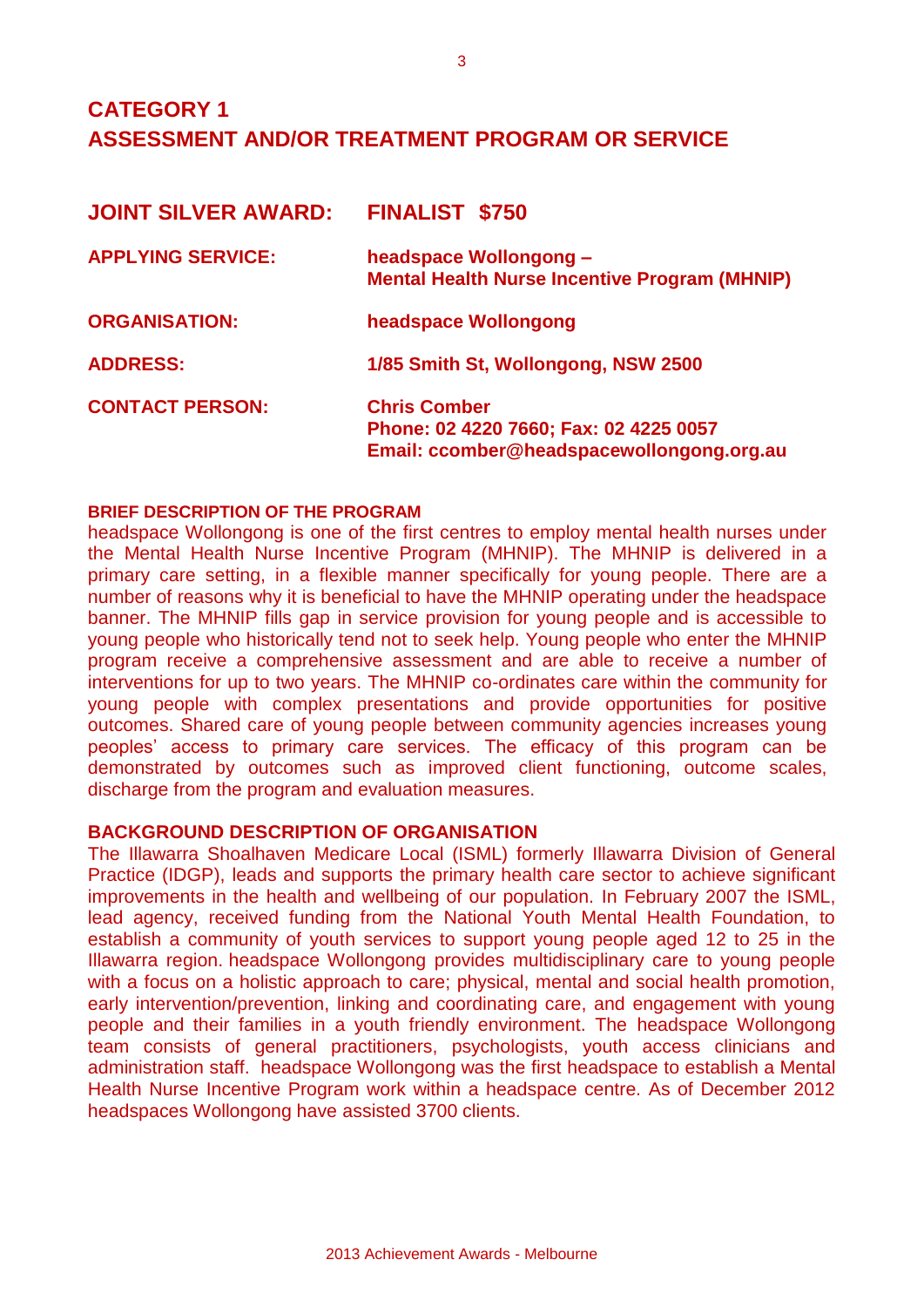## **CATEGORY 1 ASSESSMENT AND/OR TREATMENT PROGRAM OR SERVICE**

| <b>JOINT SILVER AWARD:</b> | <b>FINALIST \$750</b>                                                                                |
|----------------------------|------------------------------------------------------------------------------------------------------|
| <b>APPLYING SERVICE:</b>   | Recovery Oriented Practice Project - moving a<br>clinical service towards recovery oriented practice |
| <b>ORGANISATION:</b>       | <b>Wodonga Adult Mental Health Service,</b><br><b>Albury Wodonga Health,</b>                         |
| <b>ADDRESS:</b>            | 4 Watson Street Wodonga, VIC 3690                                                                    |
| <b>CONTACT PERSON:</b>     | <b>Alison Delphin</b><br>Phone: 02 60517950; Fax: 02 60563964<br>Email: alison.delphin@awh.org.au    |

#### **BRIEF DESCRIPTION OF THE SERVICE**

Wodonga Adult Mental Health Services are leading the way towards recovery-oriented practice in the local area, being the first clinical service to actively move towards focusing on a persons personal recovery journey. This project is a model that can be used to demonstrate that clinical mental health services can reorient service delivery to a recovery approach within the existing clinical structure. Wodonga Mental Health has implemented a number of creative and innovative strategies and tools. These include the development of a Recovery Hub website promoting wellbeing and health, education materials, and creating partnerships with local services and organizations. Our journey to recovery is an ongoing process; culture change requires time, support and guidance. Through consistent leadership, education and innovative practice progress is being be made. Consumers are commenting on the change, that we are more welcoming, are listening and making changes and most importantly that we are focusing on recovery.

#### **BACKGROUND DESCRIPTION OF ORGANISATION**

The Wodonga Campus Adult Community Mental Health Service (ACMHS) of Albury Wodonga Health services a geographical area that includes the City of Wodonga, and the rural shires of Indigo, Towong and the northern section of the Alpine Shire. This area has a total population of approximately 66,700 people. ACMHS provides clinical treatment services that consist of crisis and initial assessment across 7 days 24 hours per day, case management, rehabilitation and recovery services, and a perinatal emotional health program. There is approximately 45 staff involved in the various service components. The primary funding source is the Victorian State government with a small amount from the Federal government. The annual budget is approximately \$3,650,074. As at March 2013 there were 180 clients active with the assessment and case management components of the service, 8 within the residential rehabilitation and recovery service and 40 with the perinatal emotional health program.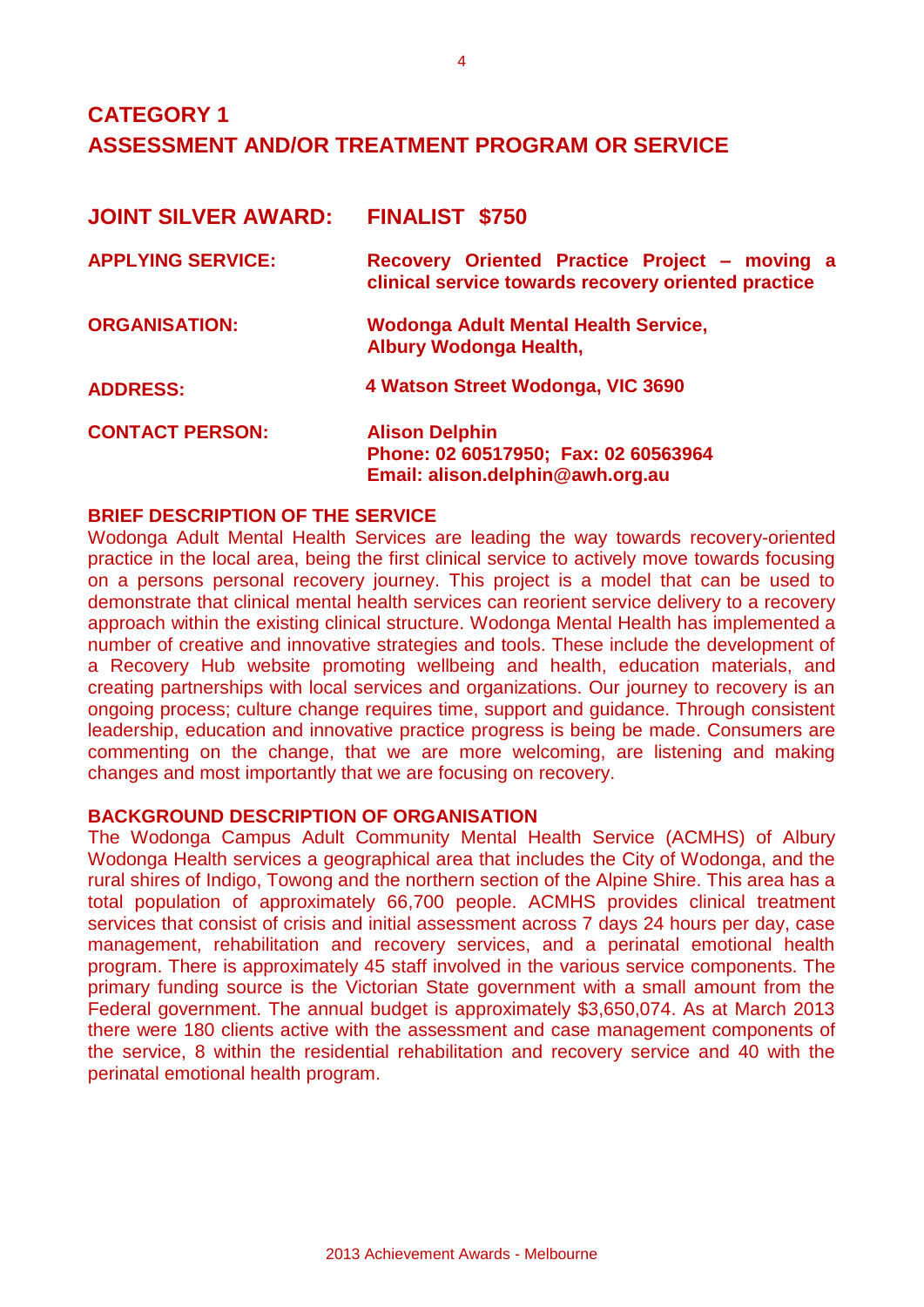**CATEGORY 2 SUPPORT PROGRAM OR SERVICE (INCL. PSYCHOSOCIAL, REHABILITATION, ACCOMMODATION AND EMPLOYMENT)** 

| <b>GOLD AWARD:</b>       | <b>WINNER \$2,500</b>                                                                  |
|--------------------------|----------------------------------------------------------------------------------------|
| <b>APPLYING SERVICE:</b> | <b>Well Ways MI Recovery Peer Education Program</b>                                    |
| <b>ORGANISATION:</b>     | <b>Mental Illness Fellowship of Victoria</b>                                           |
| <b>ADDRESS:</b>          | 276 Heidelberg Road<br><b>Fairfield, VIC 3068</b>                                      |
| <b>CONTACT PERSON:</b>   | <b>Cassy Nunan</b><br>Phone: 03 84864220; Fax: 03 84864265;<br>cnunan@mifellowship.org |

#### **BRIEF DESCRIPTION OF THE PROGRAM**

Well Ways MI Recovery (WWMR) is a peer-delivered adult education program designed by peers and informed by international evidence and lived experience knowledge. MI Recovery assists participants to be motivated and equipped to live fulfilling and active lives. It provides up-to-date information about mental illness and models that assist illness management and empowerment and opportunities to develop skills and set recovery oriented goals. MI Recovery provides a dynamic environment for peer support and the exchange of lived experience knowledges. Between eight and twelve participants attend three hour-long sessions for eight weeks which are followed by four 'consolidation' sessions at two month intervals. A Latrobe University evaluation was completed in 2012, revealing statistically significant outcomes for participants, including increased empowerment, connectedness, illness management and reduction of internalised stigma. After six years, approximately 750 people, nationally, have participated in the program.

#### **BACKGROUND DESCRIPTION OF ORGANISATION**

Mental Illness Fellowship Victoria (MI Fellowship) is a member based not-for-profit organisation working to create better lives for people with mental illness and their families, providing support services to around 5,000 people a year, and reaching many more in the wider community through advocacy and community education activities. The organisation provides support to people in the fundamentally important areas of their lives: work and study, home and community and relationships. Programs are delivered across metropolitan and regional Victoria, and in the Australian Capital Territory (ACT). MI Fellowship is supported financially by membership payments, bequests, fundraising activities and philanthropic grants, and receives funds from State and Commonwealth governments. We have an operational budget of \$19.3M, and employ approximately 300 staff.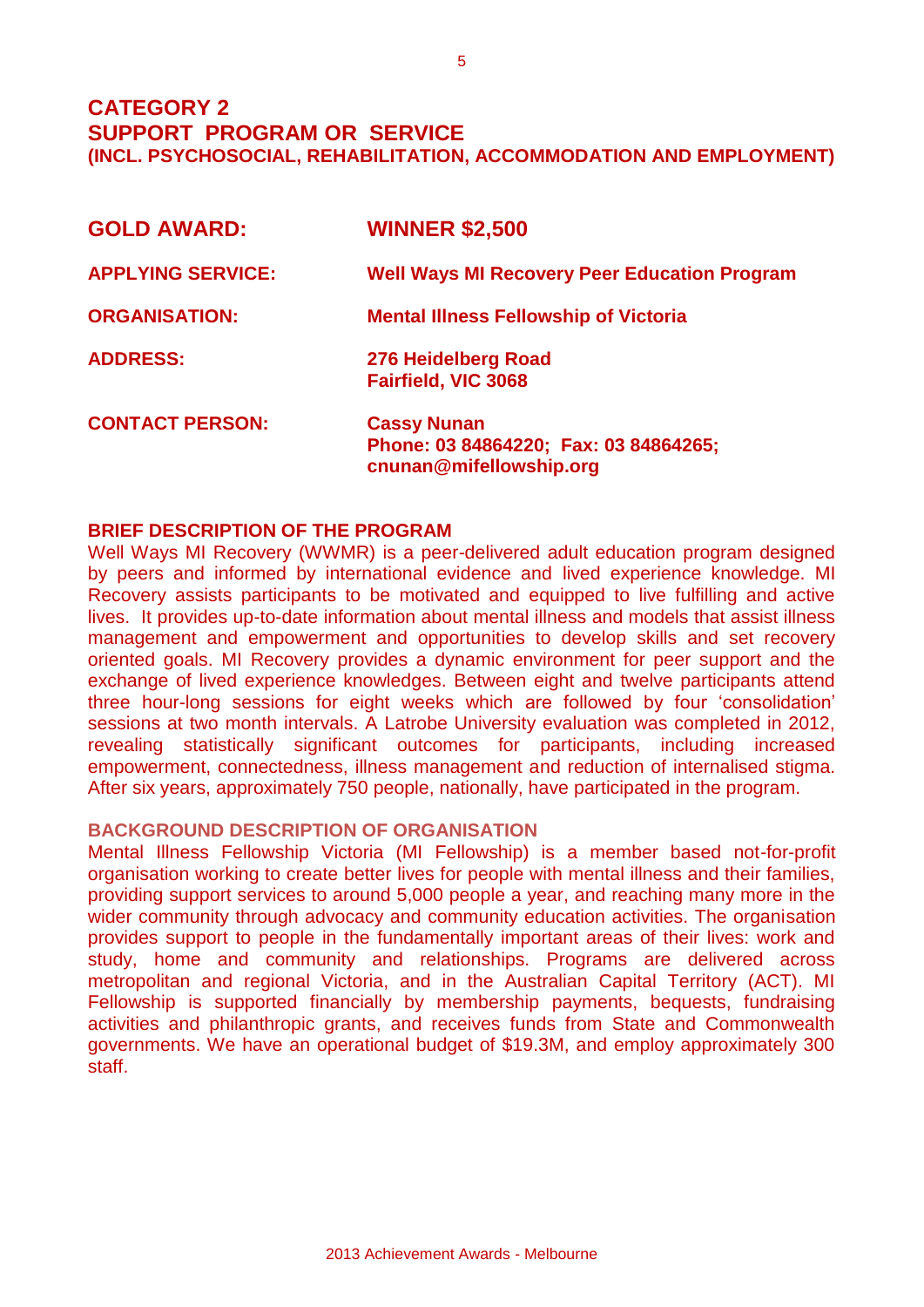### **CATEGORY 2 SUPPORT PROGRAM OR SERVICE (INCL. PSYCHOSOCIAL, REHABILITATION, ACCOMMODATION AND EMPLOYMENT)**

| <b>JOINT SILVER AWARD:</b> | <b>FINALIST</b><br>\$750                                                                             |
|----------------------------|------------------------------------------------------------------------------------------------------|
| <b>APPLYING PROGRAM:</b>   | <b>Navigate</b>                                                                                      |
| <b>ORGANISATION:</b>       | <b>Centacare, Adelaide</b>                                                                           |
| <b>ADDRESS:</b>            | 45 Wakefield St, Adelaide SA 5000                                                                    |
| <b>CONTACT PERSON:</b>     | <b>Chris Chalubek</b><br>Phone: 08 8159 1400; Fax: 08 8159 1499<br>Email: cchalubek@centacare.org.au |

#### **BRIEF DESCRIPTION OF SERVICE**

Navigate is a free early intervention service that provides outreach support to families of a young person between 12 to 24 years of age with an emerging mental health issue. The aim is to assist the family to successfully navigate available mental health services and to improve family functioning by building on confidence and resilience in managing mental health issues within the family. Support is characterised by flexible, outreach and family centered practice. Family Intervention includes home visiting, assessment with or without young person, family case management for up to 12 months and educative and preventative focused interventions. Mentoring focuses on psychosocial support to assist in engaging young people with the community and develop positive relationships outside the family unit. Parent Skills Training offers skills based seminars and workshops on topics related to mental health, teenage development and caring for a young person with a mental health problem.

#### **BACKGROUND DESCRIPTION OF ORGANISATION**

Navigate is funded by the Australian Government Department of Families, Housing, Community Services and Indigenous Affairs (FaHCSIA) through its Targeted Community Care (Mental Health) Family Mental Health Support Services (FMHSS) program. The program is based at the Seaton site and services the metropolitan area of Adelaide. Navigate is staffed by 3.6FTE Family Intervention Workers and a 1.0FTE Community Education Facilitator. For the 6 month reporting period July 2012 – December 2012 Navigate worked with: Family Intervention *71 families, through which 202 individuals were support.;* Community Education/Engagement, Mental Health Promotion *630 community members through the Navigating Teenage Depression and HeadStrong seminars*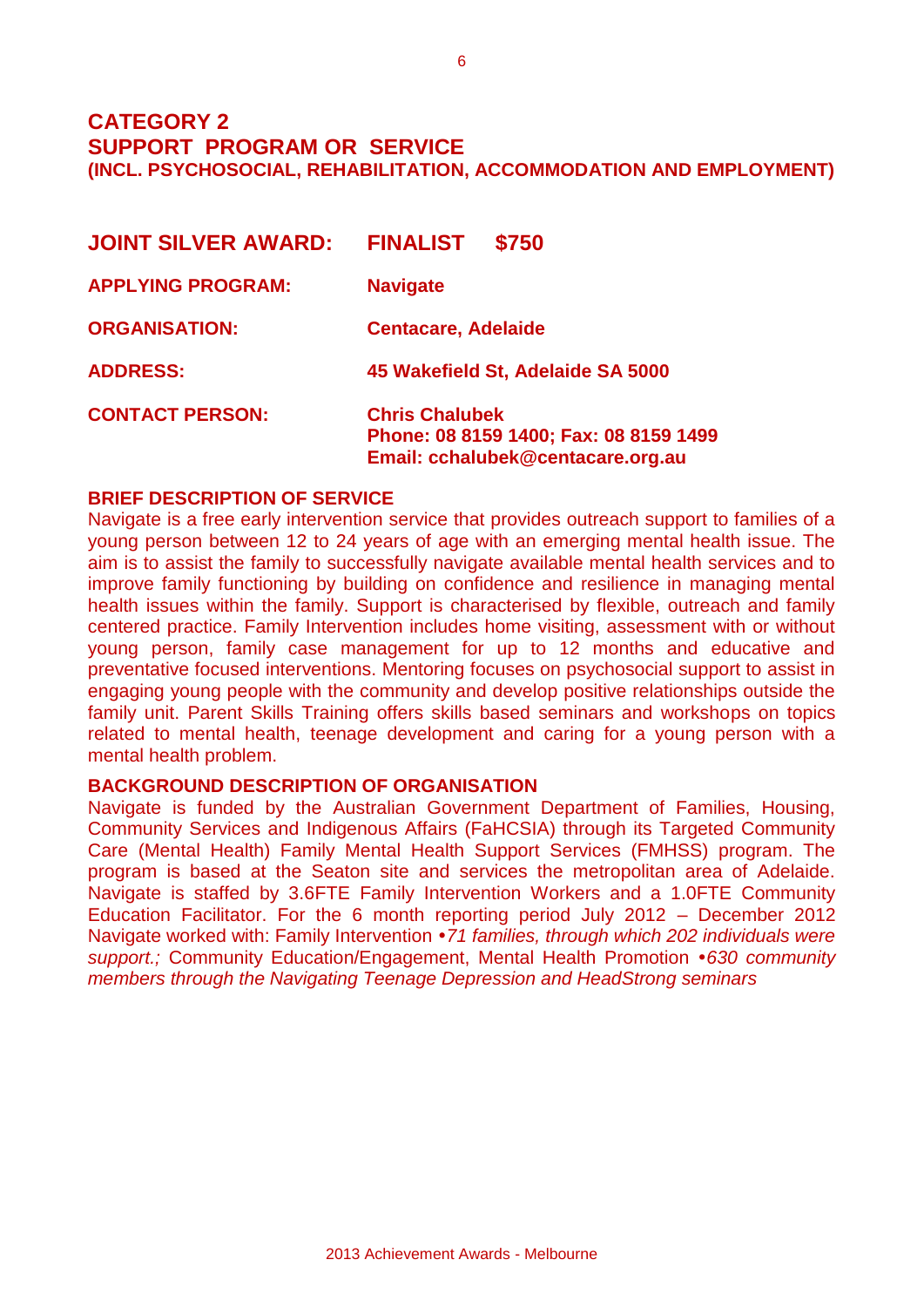## **CATEGORY 2 SUPPORT PROGRAM OR SERVICE (INCL. PSYCHOSOCIAL, REHABILITATION, ACCOMMODATION AND EMPLOYMENT)**

| <b>JOINT SILVER AWARD:</b> | <b>FINALIST</b><br>\$750                                                                               |
|----------------------------|--------------------------------------------------------------------------------------------------------|
| <b>APPLYING PROGRAM:</b>   | <b>Local Employment Access Partnerships</b><br>(LEAP) Project                                          |
| <b>ORGANISATION:</b>       | <b>Social Firms Australia, VIC</b>                                                                     |
| <b>ADDRESS:</b>            | Loft 10/49 Smith Street, Fitzroy, VIC 3065                                                             |
| <b>CONTACT PERSON:</b>     | <b>Caitlin McDowell</b><br>Phone: 03 9445 0373; Fax: 03 9445 0375<br>Email: Caitlin@socialfirms.org.au |

#### **BRIEF DESCRIPTION OF PROJECT**

Over the past three years, Social Firms Australia (SoFA) has successfully delivered the Local Employment Access Partnerships (LEAP) and Health Optimisation Program for Employment (HOPE) in six areas of Victoria. SoFA has established six cross-sector LEAP partnerships bringing together over 30 agencies including clinical mental health services, psychosocial rehabilitation services, and disability employment services. The LEAP partnerships have bridged the gap between the sectors with closer collaboration, increased referrals and joint projects taking place as a result. The LEAP partnerships collaborated to deliver the Health Optimisation Program for Employment (HOPE) to 341 job seekers with a mental illness. HOPE is an evidence-based psycho-education program that enables participants to better manage their mental health in the context of getting and keeping a job. The social inclusion outcomes and increase in self-efficacy have been significant. This project was funded by the Department of Education, Employment and Workplace Relation's Innovation Fund.

#### **BACKGROUND DESCRIPTION OF ORGANISATION**

Social Firms Australia (SoFA) creates durable employment for people with a mental illness or disability by developing social firms and related activities. SoFA's priority is supporting people with a mental illness to get and keep a job. SoFA is a national organisation based in Victoria, with a core team of 6 staff, a team of peer educators who have experience of living with a mental illness and specialist consultants with expertise in business and allied health. As an intermediary organisation, SoFA works in partnership with other organisations in all aspects of work. Funding is sourced from government grants, fee-forservice and philanthropic trusts. 12 social firms have been established since 2005 employing over 300 people and SoFA provides training on the most effective workplace adjustments for employees with a mental illness to the social firms and Disability Employment Services.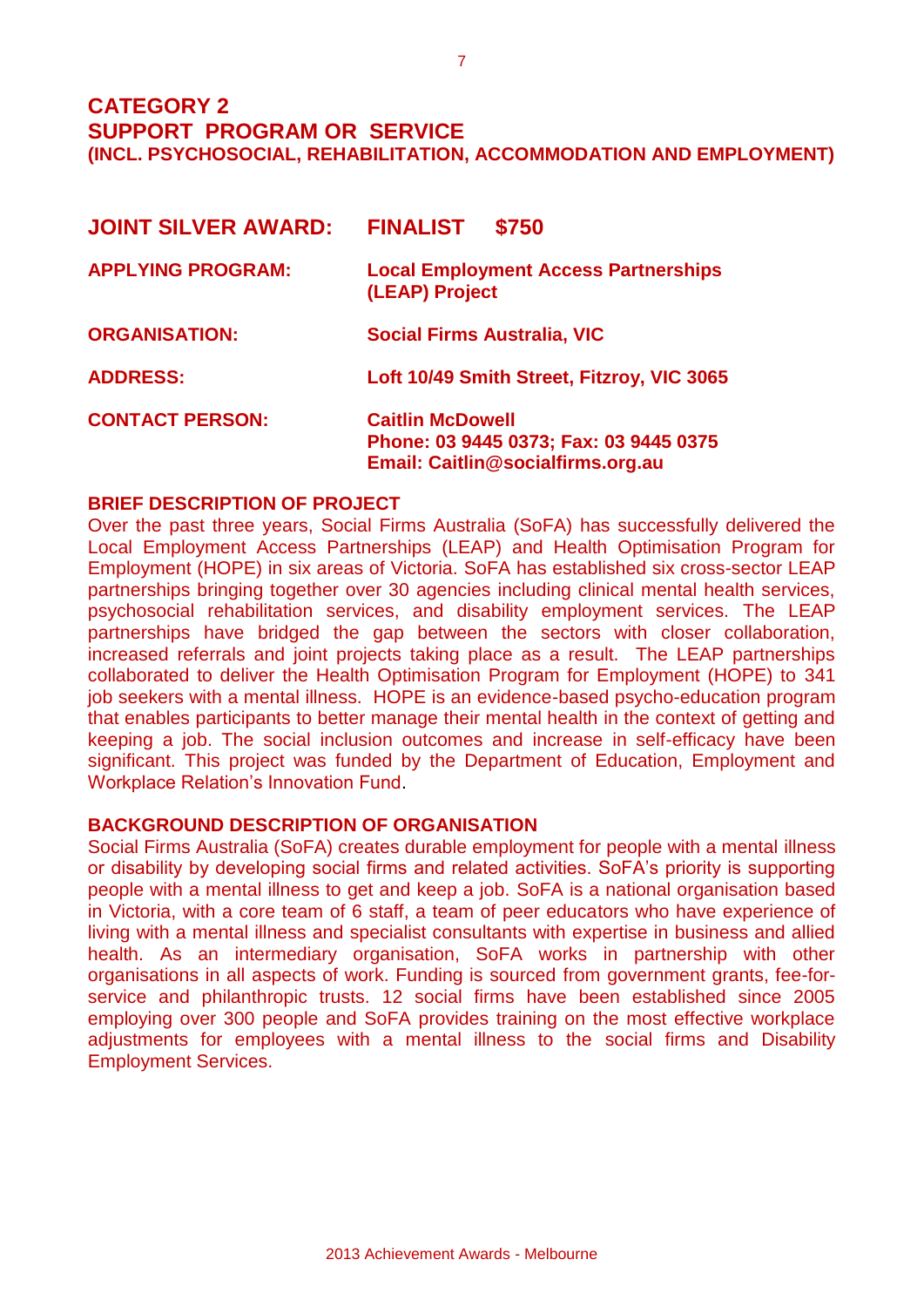**CATEGORY 3** 

## **MENTAL HEALTH PROMOTION OR MENTAL ILLNESS PREVENTION PROGRAM OR PROJECT**

| <b>JOINT GOLD AWARD:</b> | \$2,000<br><b>WINNER</b>                                                      |
|--------------------------|-------------------------------------------------------------------------------|
| <b>APPLYING PROGRAM:</b> | <b>The Space Between Words</b>                                                |
| <b>PHOTOGRAPHER:</b>     | <b>Guy Frederick</b>                                                          |
| <b>ADDRESS:</b>          | 2 Westby St, Waltham, Christchurch,<br><b>New Zealand 8023</b>                |
| <b>CONTACT PERSON:</b>   | <b>Guy Frederick</b><br>Phone: 006433655913<br>Email: info@guyfrederick.co.nz |

#### **BRIEF DESCRIPTION OF PROGRAM/SERVICE**

The Space Between Words is a photojournalist exhibition by Christchurch based photographer & writer Guy Frederick, as recipient of the 2011 NZ Mental Health Media Grant. The portraits and accompanying stories chronicle the internal journeys of a cross section of 14 individuals in the two years following the region's devastating earthquakes. The goal of this project is to reduce stigma and discrimination of mental distress following a significant natural event(s), and the promotion of recovery responses as told through stories**.** The strength of the portraits and associated narratives written in first person add a particular power to the exhibition. Guy was committed to sharing the project in order to increase understanding of mental distress associated with stress, anxiety and trauma as a result of the quakes. The project has been exhibited in Christchurch, Wellington (including a six- month residency in the National Library of NZ) and will show in Auckland in May 2013.

#### **BACKGROUND DESCRIPTION OF ORGANISATION**

Guy Frederick is a freelance photographer and writer based in Christchurch. Guy originally qualified in geography from Otago University and is particularly interested in people and their connection to, and relationship with, the environment. Guy's natural flair with photography led him to using this medium to further define and examine his interest in this area. When Guy started working as a freelance photojournalist, he worked part time at NZ Care Group Ltd in the disability sector, where he gained valuable knowledge of the industry and associated issues. On a day-to-day basis Guy is commissioned for portraits and editorial content for high profile national magazines such as *North & South, NZ Geographic and NZ Life & Leisure*. The Space Between Words continues Guy's interest in examining the intricate relationship between people and their environment, and how each shapes and defines the other.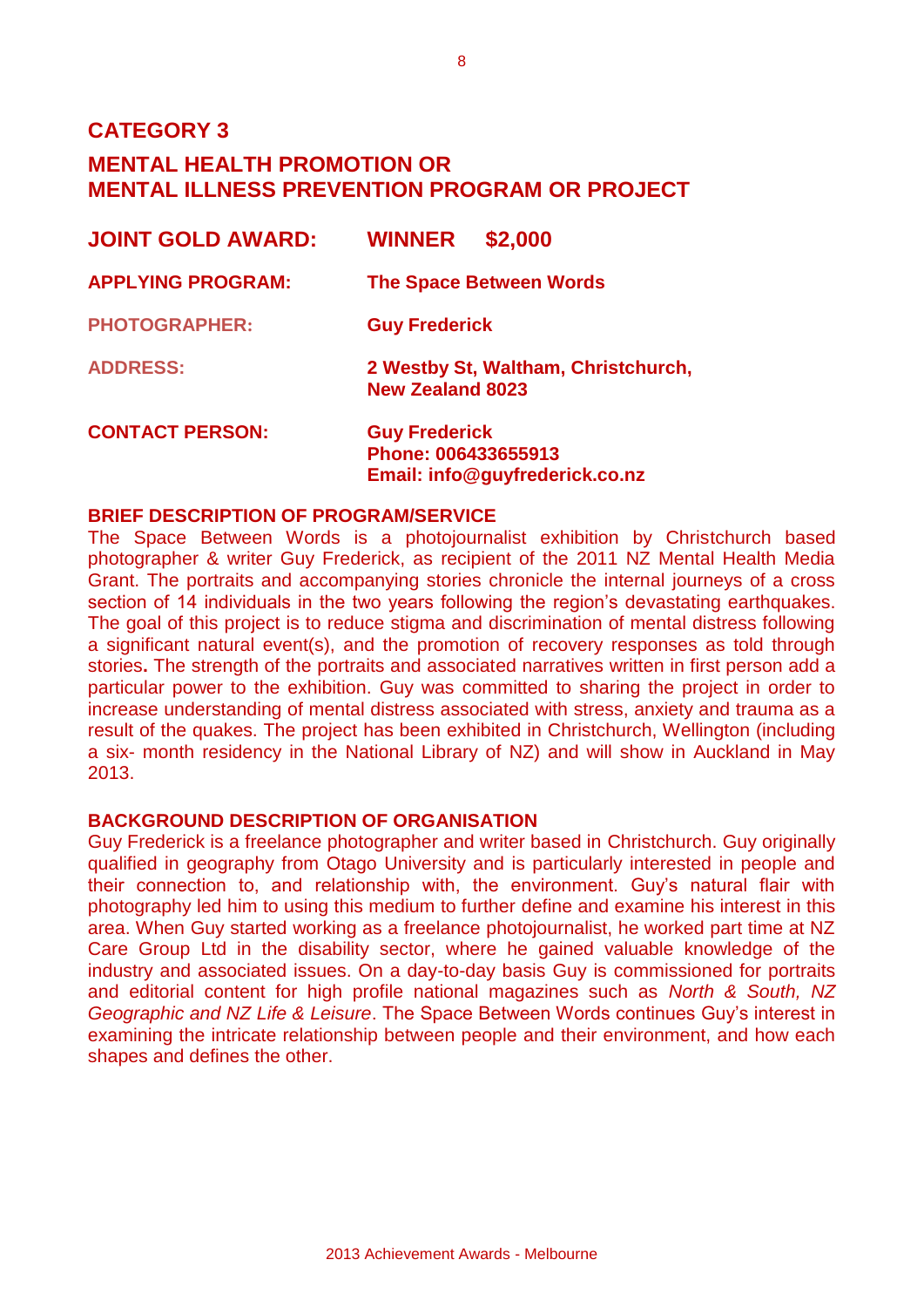| <b>JOINT GOLD AWARD:</b> | <b>WINNER</b><br>\$2,000                                                                               |
|--------------------------|--------------------------------------------------------------------------------------------------------|
| <b>APPLYING PROGRAM:</b> | Being True to Ourselves: A collection of short films<br>exploring the infinite possibilities of gender |
| <b>ORGANISATION:</b>     | A Gender Agenda, ACT                                                                                   |
| <b>ADDRESS:</b>          | PO Box 4010 Ainslie ACT 2602                                                                           |
| <b>CONTACT PERSON:</b>   | <b>Peter Hyndal</b><br>Phone: 02 6162 1924<br>Email: peter@genderrights.org.au                         |

#### **BRIEF DESCRIPTION OF PROJECT**

*Being True to Ourselves* was a storytelling project with the sex and gender diverse community in Canberra. Seven digital stories – short films – have been created and published by transgender people, and these stories are a powerful way to address the extreme stigma and discrimination faced by this marginalized community. Changing such attitudes is key to improving the appalling mental health profile of transgender people. It is a bold and groundbreaking step to go public with these personal stories. The stories have been screened at a huge public launch, and will be made available on the website of A Gender Agenda. They are also published as a DVD, providing an outstanding new electronic resource for mental health promotion, and will be presented at national and international conferences. *Being True to Ourselves* was developed in a mental health promotion framework, and its creative process reflected best possible practice in community development.

#### **BACKGROUND DESCRIPTION OF ORGANISATION**

A Gender Agenda is focussed on sex and gender diversity issues. We work with intersex people, transsexuals, transgender people, cross dressers and other gender nonconforming people, their partners, parents and children. We have been operating in an unfunded capacity since 2004. In 2011 we ran a highly successful social inclusion project which significantly improved the mental health outcomes of over 100 participants. *Being True to Ourselves* is only our second funded project. In July 2012 we were successful in obtaining \$150,000 of recurrent mental health funding from ACT Health which has allowed us to employ a part time psychologist and part time Director. Sex and gender diverse people are highly marginalised and socially isolated and have significantly poorer mental health outcomes. We are one of the few organisations in the world that has successfully built a truly engaged and active sex and gender diverse community. Our community is currently around 250 strong and growing.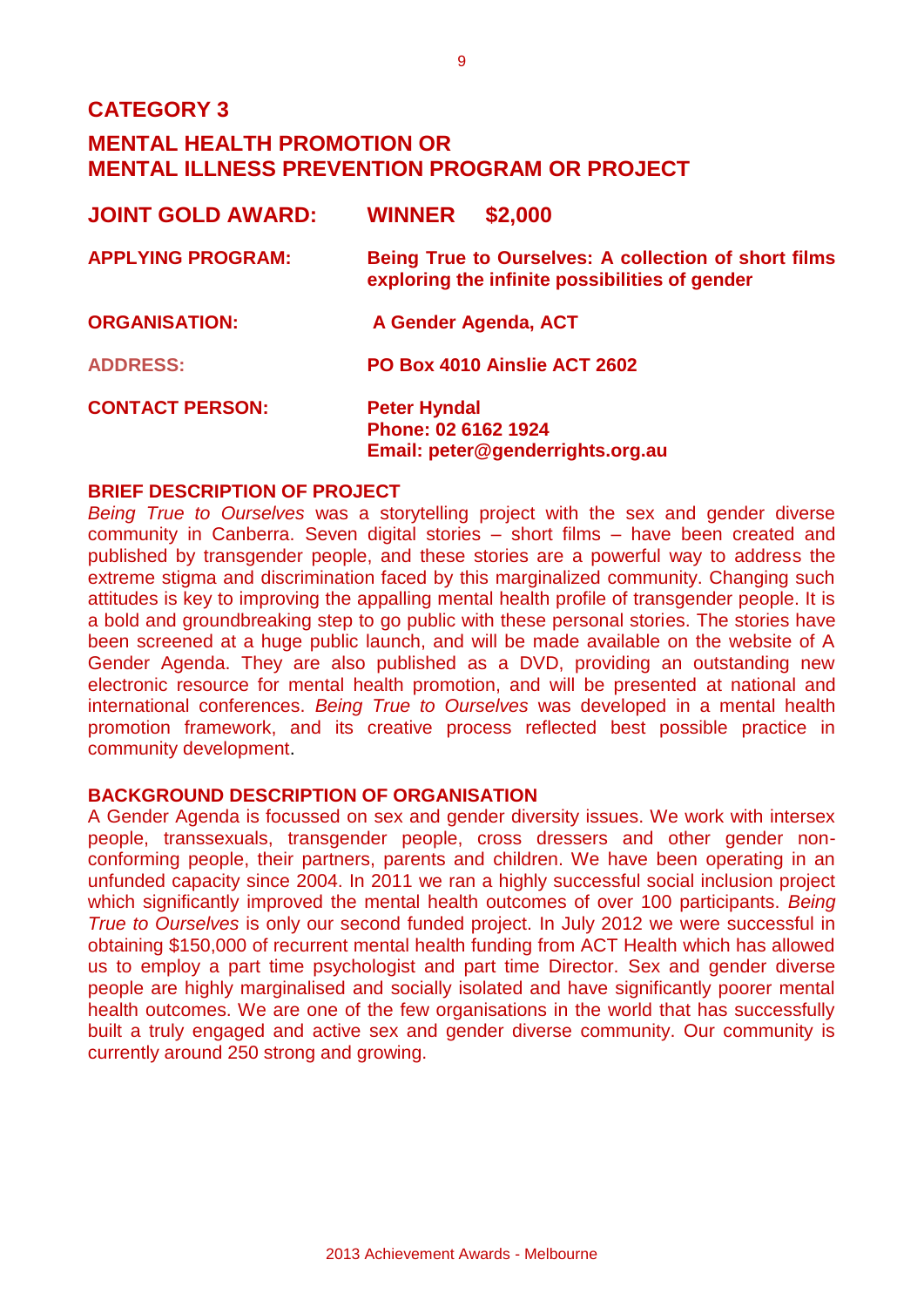## **CATEGORY 3**

## **MENTAL HEALTH PROMOTION OR MENTAL ILLNESS PREVENTION PROGRAM OR PROJECT**

| <b>JOINT SILVER AWARD:</b> | <b>FINALIST</b><br>\$750                                                                                                                       |
|----------------------------|------------------------------------------------------------------------------------------------------------------------------------------------|
| <b>APPLYING PROGRAM:</b>   | <b>Trauma Informed Care and Practice:</b><br>Towards a cultural shift in policy reform across<br>mental health and human services in Australia |
| <b>ORGANISATION:</b>       | <b>Mental Health Coordinating Council (MHCC), NSW;</b><br><b>Adults Surviving Child Abuse (ASCA)</b>                                           |
| <b>ADDRESS:</b>            | MHCC - PO Box 668, Rozelle NSW 2039<br>ASCA - PO Box 597, Milsons Point NSW 1565                                                               |
| <b>CONTACT PERSON:</b>     | <b>Corinne Henderson.</b><br>Tel: 02 9555 8388 ext 101<br>Email: corinne@mhcc.org.au                                                           |

#### **BRIEF DESCRIPTION OF PROJECT**

Research demonstrates that people with trauma histories manifest high rates of mental and physical health problems, present at a wide range of health and human services where their underlying trauma is rarely acknowledged, identified or appropriately addressed. MHCC and ASCA are driving a national initiative to embed Trauma-Informed Care and Practice (TICP) principles across all human services, in which all aspects of service delivery are organised around an awareness of and sensitivity to trauma dynamics and its prevalence. Additionally ASCA and MHCC with partner organisations established a national advisory working group in 2011. They have progressed the reform agenda at a policy, systems, organisational and workforce /practitioner level by: facilitating a groundbreaking international trauma conference (2011); developing organisational 'Integration of a TICP Approach' Policy (MHCC); publishing 'Practice Guidelines' an international first setting standards across practice domains (ASCA); building capacity through professional development and training; presenting papers at key national/international conferences and launching a position paper to drive the national agenda for systemic cross-sector reform.

#### **BACKGROUND DESCRIPTION OF ORGANISATION**

MHCC is the NSW peak body representing over 200 community-managed organisations whose activity is related to delivery of recovery orientated services for people affected by mental illness. Funded primarily by NSW Health MHCC retains 26 employees with a budget of \$3.9K (2012/13). MHCC participate extensively in policy and sector development, facilitate linkages with State and Commonwealth Governments; is a registered training organisation delivering nationally accredited training; and conducts collaborative research projects/programs on behalf of the sector. ASCA is the peak national body for adults with lived experience of childhood trauma/abuse. ASCA combines consumer participation with research, academic and clinical expertise. It receives funding primarily from Federal government -DoHA and FaHCSIA, has 5 FTE + contractors on its 1300 professional support line and delivering training with annual budget \$506,000 (2012). It advocates for increased awareness, and delivers programs, grounded in research, for survivors and those who support them personally, therapeutically and organisationally.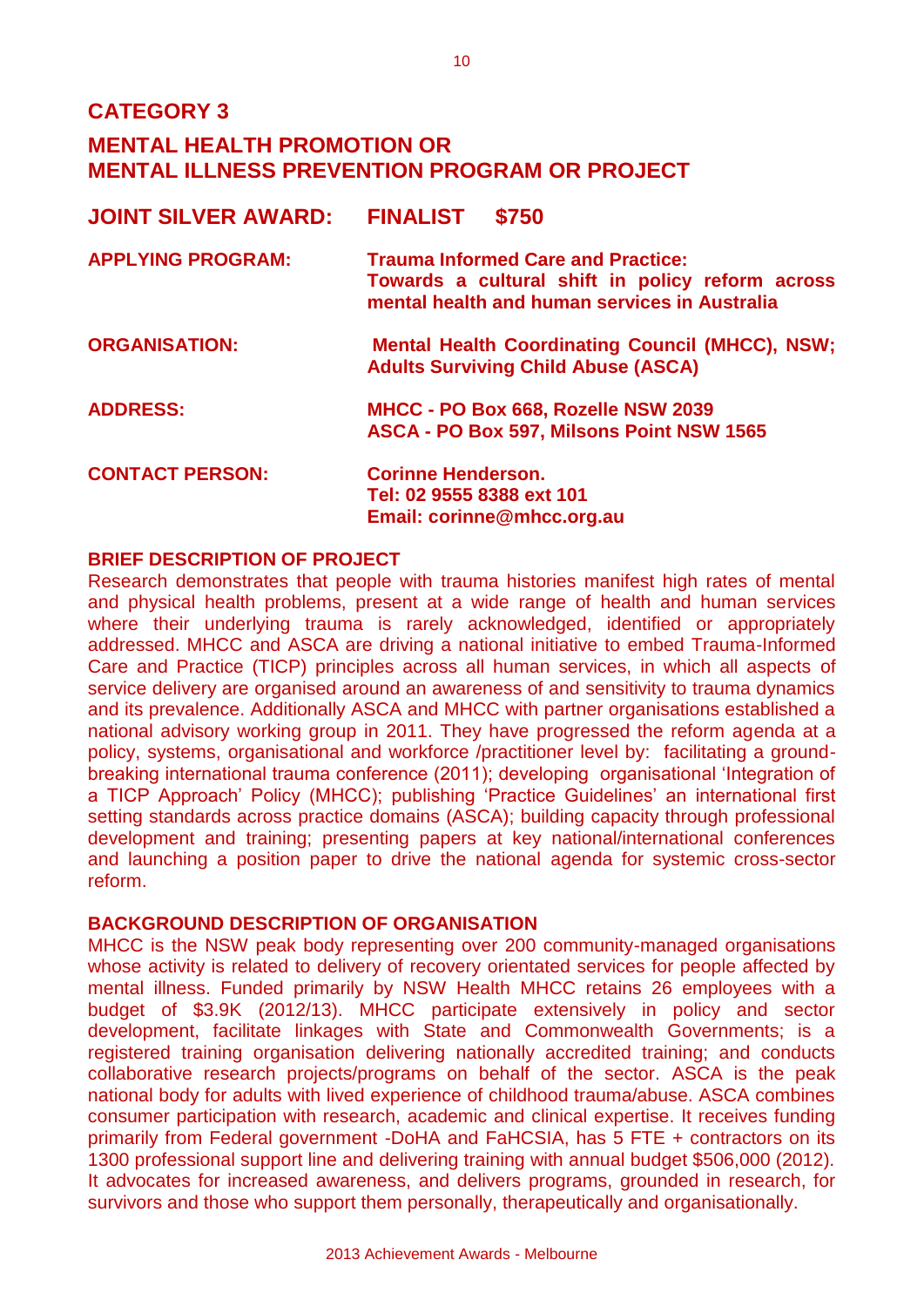| <b>JOINT SILVER AWARD:</b> | <b>FINALIST</b><br>\$750                                                                              |
|----------------------------|-------------------------------------------------------------------------------------------------------|
| <b>APPLYING PROGRAM:</b>   | <b>Go Away, Mr Worrythoughts! Theatrical Production</b>                                               |
| <b>ORGANISATION:</b>       | <b>Frankston Arts Centre, VIC</b>                                                                     |
| <b>ADDRESS:</b>            | 27-37 Davey Street, Frankston VIC 3190                                                                |
| <b>CONTACT PERSON:</b>     | <b>Robin Batt</b><br>Phone: 0400 876 504; Fax: 03 9784 1766<br>Email: robin.batt@frankston.vic.gov.au |

#### **BRIEF DESCRIPTION OF PROJECT**

Frankston Arts Centre (FAC) teamed up with children's theatre specialists to develop a touring theatrical production based on popular local children's author Nicky Johnston's book *Go Away, Mr Worrythoughts!* to help students cope with anxiety and depression. This innovative project visits primary schools throughout Victoria as a mobile incursion performance. A team of three professional actors perform the 40 minute show and conduct a 10 minute Question and Answer forum to encourage positive discussions with children and teachers. FAC has also developed a Teacher Resource Kit (downloadable from FAC website) filled with addition complimentary activities for teachers to conduct in the classroom. The *Go Away, Mr Worrythoughts!* Production is currently in its third year of touring and has been very well received by children, parents, teachers and community organisations.

#### **BACKGROUND DESCRIPTION OF ORGANISATION**

FAC is an inclusive venue with an ethos to aid mental health and wellbeing by increasing access to the arts. This ethos led the FAC to develop this production.

Whilst there is assistance for children aged 12+, there is a gap in resources for educating primary-aged children.

*Go Away, Mr Worrythoughts* Production annually services:

- 40 x primary schools (5000 students)
- 10 x public performances (1500 people)
- 1 x Royal Children's Hospital (450 patients)

#### Budget:

The FAC project is a non for profit program, aiming to fund itself annually. The proposed income is \$26,600 (approximately 20 shows of 2 tours p/a) with an expenditure of approximately \$26,600/tour (including expenses)*.*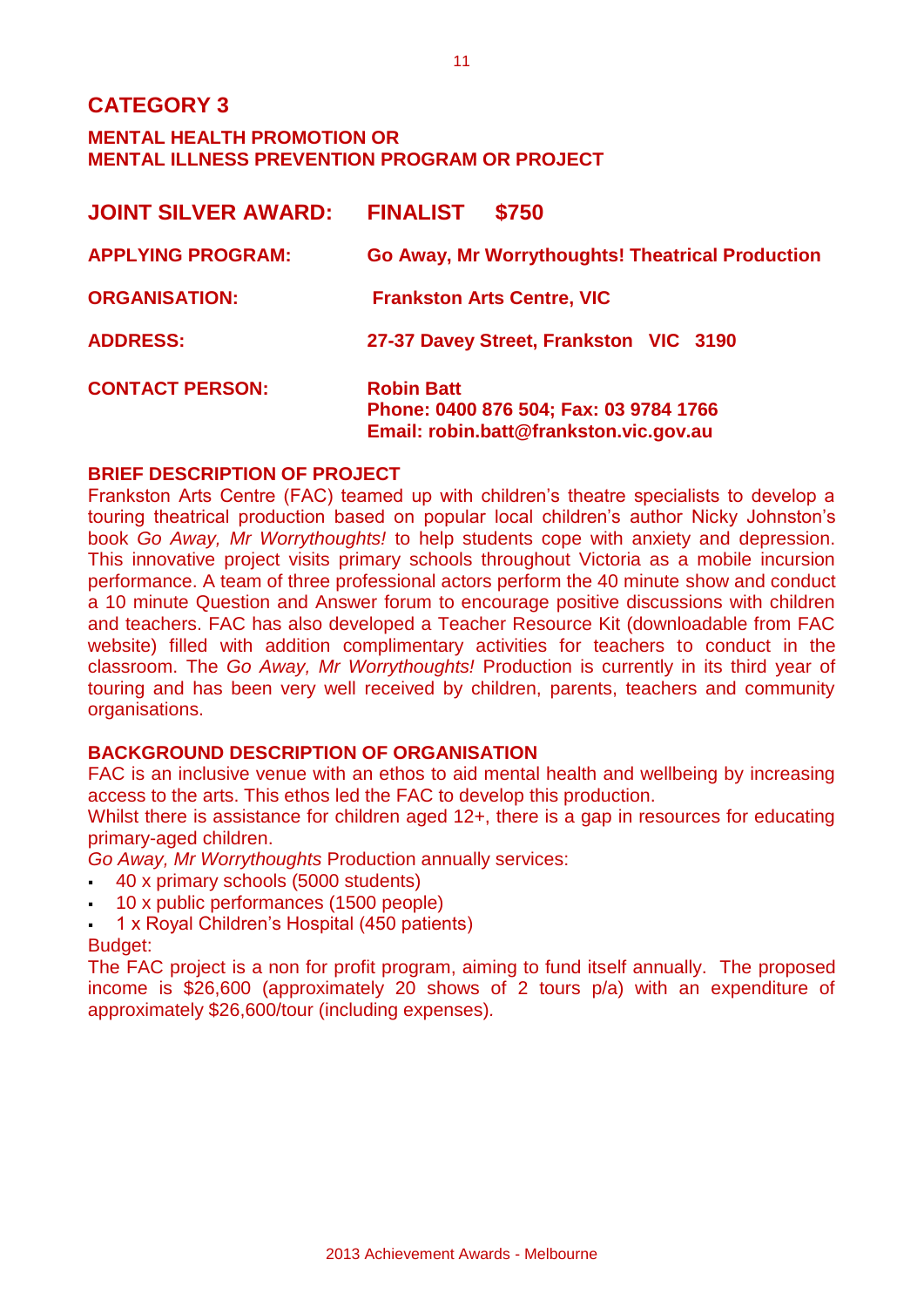## **SPECIAL JUDGES AWARD FINALIST \$750 FOR PARTNERSHIP PRACTICES**

| <b>APPLYING PROGRAM:</b> | <b>Partners in Depression</b>                                                                         |
|--------------------------|-------------------------------------------------------------------------------------------------------|
| <b>ORGANISATION:</b>     | <b>Hunter Institute of Mental Health</b>                                                              |
| <b>ADDRESS:</b>          | 72 Watt St (PO Box 833) Newcastle 2300                                                                |
| <b>CONTACT PERSON:</b>   | <b>Todd Heard</b><br>Phone: 02 4924 6900; Fax: 02 4924 6901<br>Email: todd.heard@hnehealth.nsw.gov.au |

#### **BRIEF DESCRIPTION OF PROJECT**

*Partners in Depression* is an evidence-based support and education program for people who love, live with or care for someone experiencing depression. *Partners in Depression* focuses on developing carers knowledge about depression, its treatment, self-care and encouraging help-seeking behaviours to access services. Research has shown that people who support a person with depression:

- Can experience significant stress and are at greater risk of developing mental problems themselves.
- Are interested in learning and strengthening self-care strategies to enhance their capacity to support the person in their life with depression.

Previously, few mental health or counselling services targeted the information or support needs of carers and loved ones supporting someone experiencing depression – they were often the forgotten allies in the battle against depression. *Partners in Depression* was developed to address this identified gap in Australia.

#### **BACKGROUND DESCRIPTION OF ORGANISATION**

The Hunter Institute of Mental Health (HIMH) is a self-funded not for profit unit of the Hunter New England Local Health District. The Institute has a proud record of designing, developing, implementing and evaluating national, state and local mental health promotion, illness prevention and suicide prevention programs. The mission of the Hunter Institute of Mental Health is to promote mental health and to improve the outcomes for people affected by a mental illness and suicide through education and training, health promotion, research and evaluation. Key objectives of the Institute are to:

- 1. Improve the mental health of individuals and communities;
- 2. Reduce the incidence, prevalence and impacts of mental health problems and mental illnesses;
- 3. Reduce the incidence of suicide and its impact;
- 4. Increase knowledge and skills of those working with people with a mental illness and those who care about them;
- 5. Build institutional strength, reputation and sustainability.

*More information about the Hunter Institute of Mental Health is available from www.himh.org.au*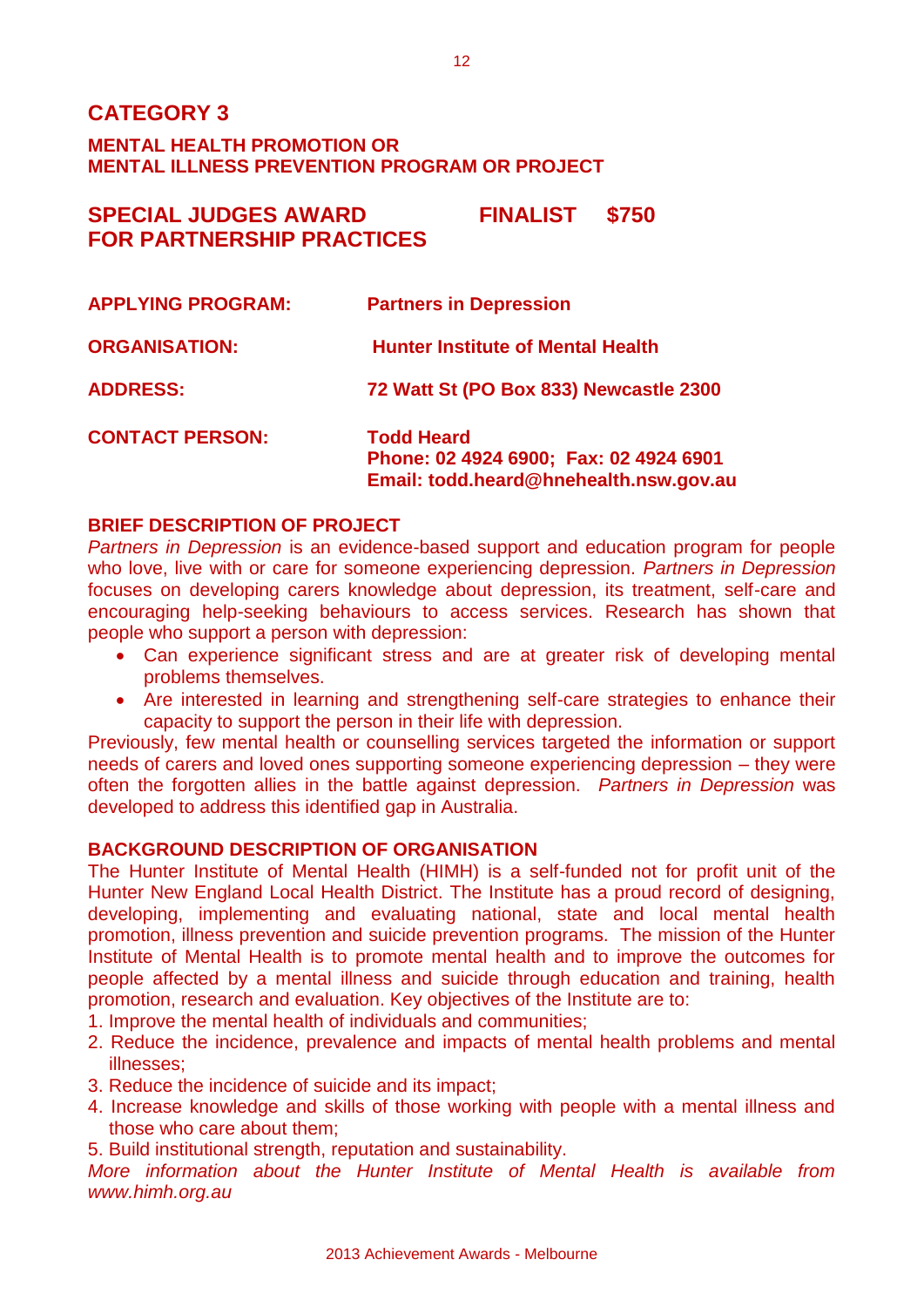| <b>SPECIAL JUDGES AWARD</b><br><b>CARER FOCUS</b> | <b>FINALIST</b><br>\$750                                                                       |
|---------------------------------------------------|------------------------------------------------------------------------------------------------|
| <b>APPLYING PROGRAM:</b>                          | <b>Intangible Storytelling Project</b>                                                         |
| <b>ORGANISATION:</b>                              | <b>Family &amp; Carer Mental Health Program,</b><br><b>Far West Local Health District, NSW</b> |
| <b>ADDRESS:</b>                                   | PO Box 457 Broken Hill, NSW 2880                                                               |
| <b>CONTACT PERSON:</b>                            | <b>Tanya Clifton</b><br>Phone: 08 8080 1525<br>Email: tclifton@gwahs.health.nsw.gov.au         |

#### **BRIEF DESCRIPTION OF PROJECT**

The Intangible Storytelling Project shares the journey of seven carers, supporting someone they love living with mental illness, from the Far West of NSW. Intangible has been themed around the local landscapes, allowing a common visual link to the communities the carers live in and a connection with the underlying themes of Intangible – tempest, isolation, diversity, connections, resilience, rejuvenation and thriving. Speaking up and being identified in a small community can be as daunting as it is empowering. Being allowed the privilege of entering another's world and sharing their story with us takes much courage. These stories reflect strength, insight and unconditional love. Intangible wants the viewer to stop, take a moment, reflect on their own views and maybe for some, even change the way they think. For those that are supporting a loved one living with mental illness, it is hoped that Intangible will remind you that you are not alone and inspire you to stand up, acknowledge your very important role and be heard.

#### **BACKGROUND DESCRIPTION OF ORGANISATION**

Far West Local Health District (FWLHD) is the second largest LHD in NSW and covers a distance of almost 195,000 square kilometres with an estimated population of 30,099. The LHD covers 5 Local Government Areas (LGA) with the Broken Hill LGA representing 62% of the catchment population with 19,361 people. The LHD is unique in that it shares a border with three states – South Australia, Victoria and Queensland – and geographically is closer to Melbourne and Adelaide, than Sydney (1,100 km away). The LHD includes eight public health facilities, two community Mental Health Drug and Alcohol teams in Broken Hill and Dareton and the Child and Family Health Centre in Broken Hill. The Family and Carer Mental Health Program is delivered in partnership with Mental Health Drug and Alcohol Services, FWLHD and CentaCare Wilcannia-Forbes and has 2 FTE and provides a wide range of supports, advocacy and wellbeing activities for families and carers supporting someone living with a mental illness. The Program is funded by NSW Health.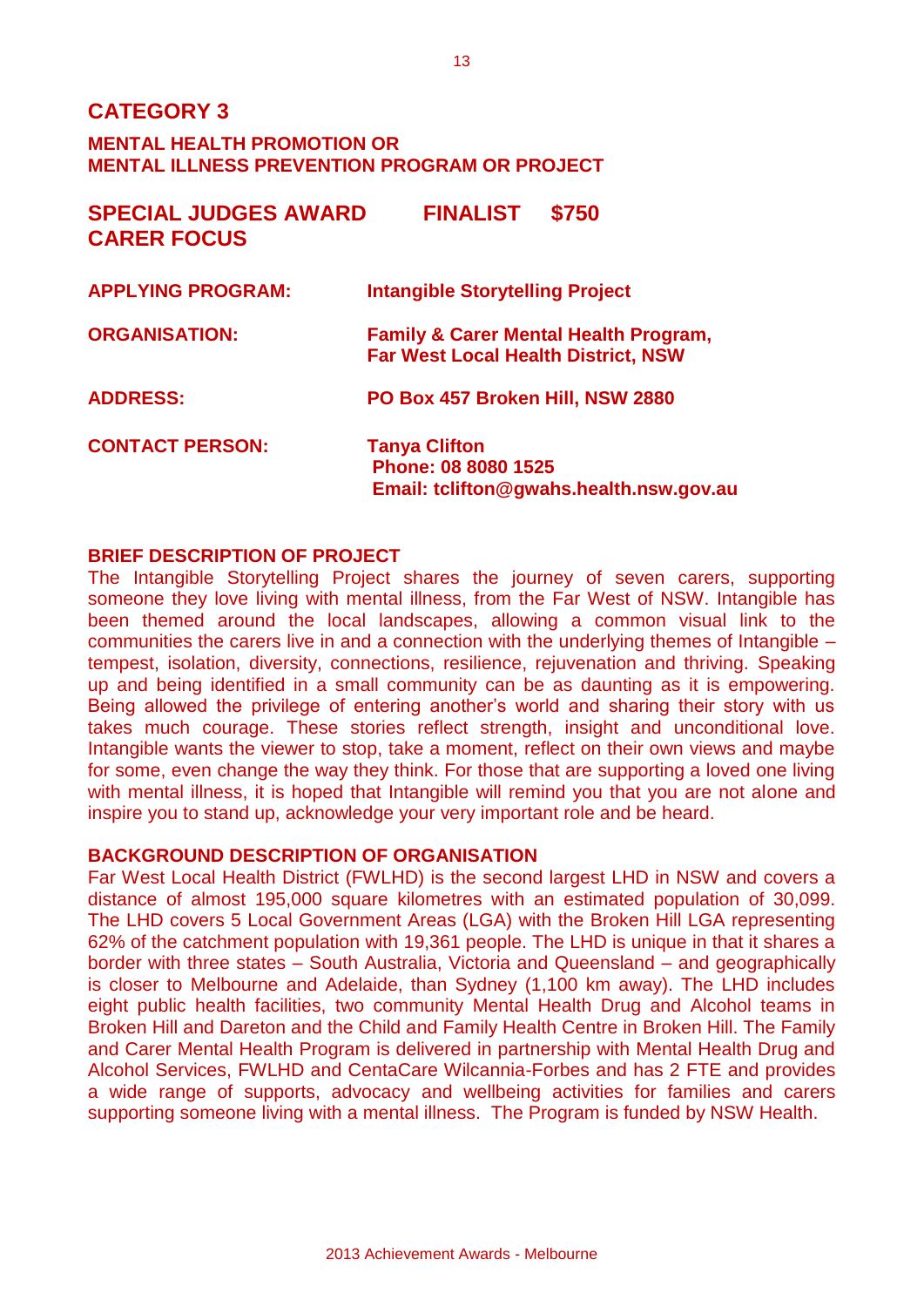## **CATEGORY 4 EDUCATION OR TRAINING OR WORKFORCE DEVELOPMENT**

| <b>FINALIST \$750</b>                                                                        |
|----------------------------------------------------------------------------------------------|
| <b>Drive Safe</b>                                                                            |
| NorthWestern Mental Health, Melbourne Health                                                 |
| 83 Hotham Street, Preston, VIC 3072                                                          |
| <b>Carolyn Dun</b><br>Phone: 03 9416 6300; Fax: 03 9480 4176<br>Email: carolyn.dun@mh.org.au |
|                                                                                              |

#### **BRIEF DESCRIPTION OF PROJECT**

Drive Safe was initiated in response to a workplace survey in 2005 that revealed widespread clinician ignorance about consumers' driver status and uncertainty about how to manage driving as a risk factor. There was limited research and available knowledge to assist clinicians with this important issue. NorthWestern Mental Health (NWMH) Occupational Therapy (OT) launched the Drive Safe project eight years ago, developing four major strategies concurrently:

- Policy
- **Comprehensive practice quidelines**
- **•** Workforce training
- **OT Driver assessment and consultation services.**

Drive Safe has been highly successful in achieving widespread change in clinician attitude and practice across the NWMH network. Clinicians have increased awareness and confidence in managing driving-related issues with consumers. There are now significant supports and resources embedded within the organisation to assist clinicians to identify and manage driving as a risk factor and support consumers to attain and/or maintain the important skill of driving.

#### **BACKGROUND DESCRIPTION OF ORGANISATION**

NorthWestern Mental Health (NWMH) with an approximate budget of 173 million provides a comprehensive, integrated range of services to people with a serious mental illness in North-Western Melbourne. NorthWestern Mental Health provides crisis assessment and treatment, rehabilitation, community-based treatment, ongoing case management, acute inpatient, residential and specialist services as well as consultation and education to a population of around one million people and a wide range of health and welfare organisations. A multi-disciplinary workforce of 1,700 staff provides services to approximately 5,200 current consumers through four Area Adult Mental Health Services, an Aged Persons' Mental Health Program and a Youth Mental Health Service – ORYGEN Youth Health. NWMH is a clinical division of Melbourne Health and operates in partnership with Northern Health and Western Health.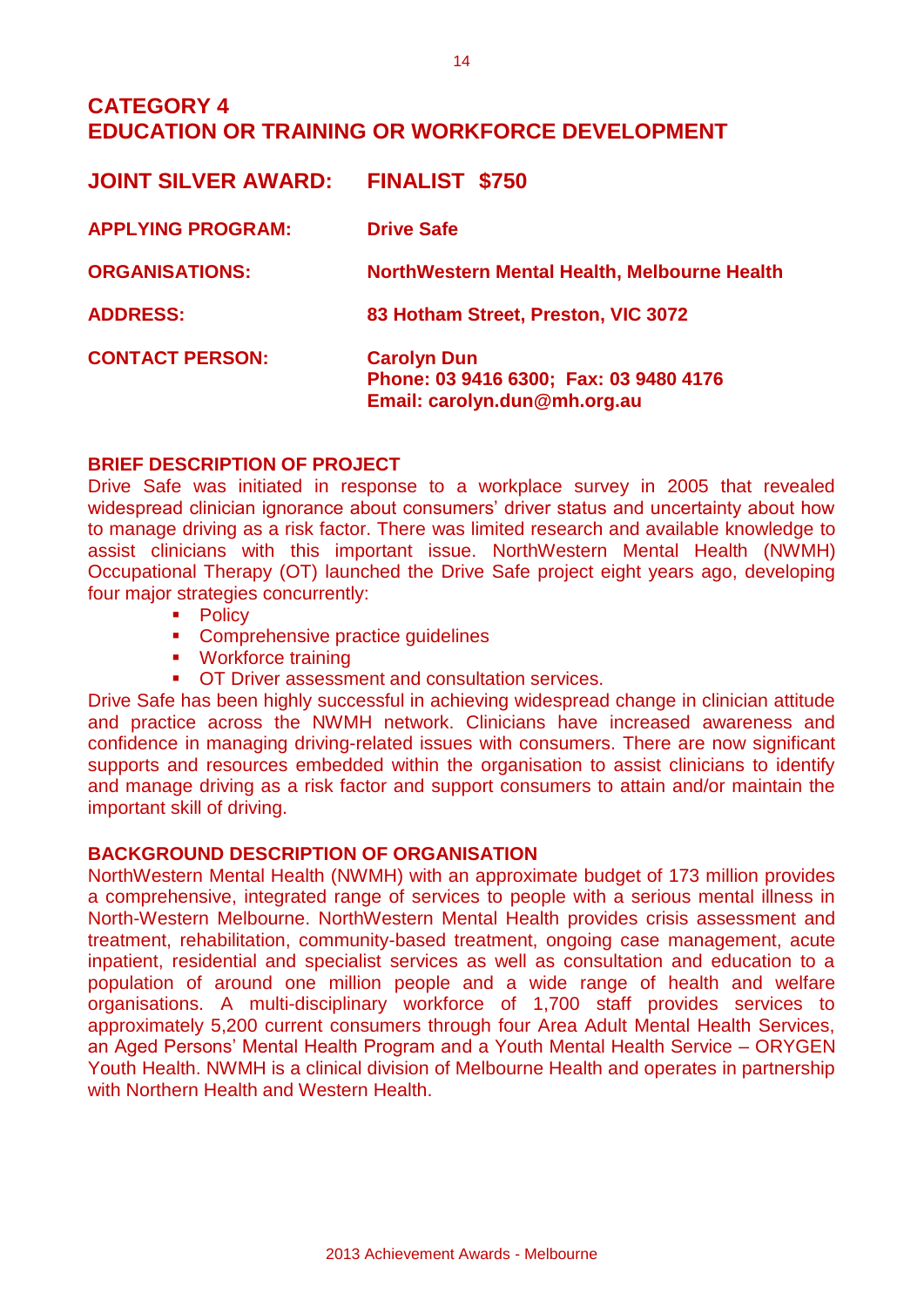## **CATEGORY 4 EDUCATION OR TRAINING OR WORKFORCE DEVELOPMENT**

| <b>JOINT SILVER AWARD:</b> | <b>FINALIST \$750</b>                                                                                                                          |
|----------------------------|------------------------------------------------------------------------------------------------------------------------------------------------|
| <b>APPLYING PROGRAM:</b>   | <b>Mental Health Peer Work Training Program</b>                                                                                                |
| <b>ORGANISATIONS:</b>      | <b>Mind Australia</b>                                                                                                                          |
| <b>ADDRESS:</b>            | 86-92 Mount Street, Heidelberg (PO Box 592),<br><b>VIC 3084</b>                                                                                |
| <b>CONTACT PERSON:</b>     | <b>Robyn Callaghan</b><br>Phone: 03 9455 7900; Fax: 03 9455 7999<br>Email: rcallaghan@mindaustralia.org.au;<br>astratford@mindaustralia.org.au |

#### **BRIEF DESCRIPTION OF PROGRAM**

Mind Australia's Mental Health Peer Work (MHPW) Training Program is acclaimed locally and internationally as a model of peer training. It is designed to explore the role of peer work in mental health. It meets the growing demand for high quality training of the peer workforce; the fastest growing discipline in mental health in the western world. The program has been developed and is delivered by peers with a "lived experience" of mental ill health and recovery. It is a highly interactive workshop and learning resource, utilising transformational learning principles and reflective practice. It provides an opportunity for participants to explore how to appropriately disclose and use one's lived experience of mental ill-health and recovery to support others on their journey towards recovery and wellbeing. The flexible, modular design of the five-day program allows it to be adapted and applied in a range of different recovery oriented learning programs.

#### **BACKGROUND DESCRIPTION OF ORGANISATION**

Mind is a leading community-managed specialist mental health service supporting people with mental health issues, their families and carers for nearly 40 years. Underpinning MIND's work is the belief it is possible for everyone with severe and persistent mental health issues to have a full and meaningful life. It currently supports 5,525 active clients in Victoria and South Australia to live independent, productive and purposeful lives. Mind educates people about mental health and recovery; undertakes research and evaluation, and systemic advocacy and community development work. Development of the lived experience is a strategic priority and Mind is expanding its peer workforce in a strategic and systematic way: adding to existing services and developing new service models. With a budget of \$46 million and over 600 staff, Mind receives the majority of its funding from State and Federal Government and is also supported by a diverse range of trusts, foundations, community organisations and individuals.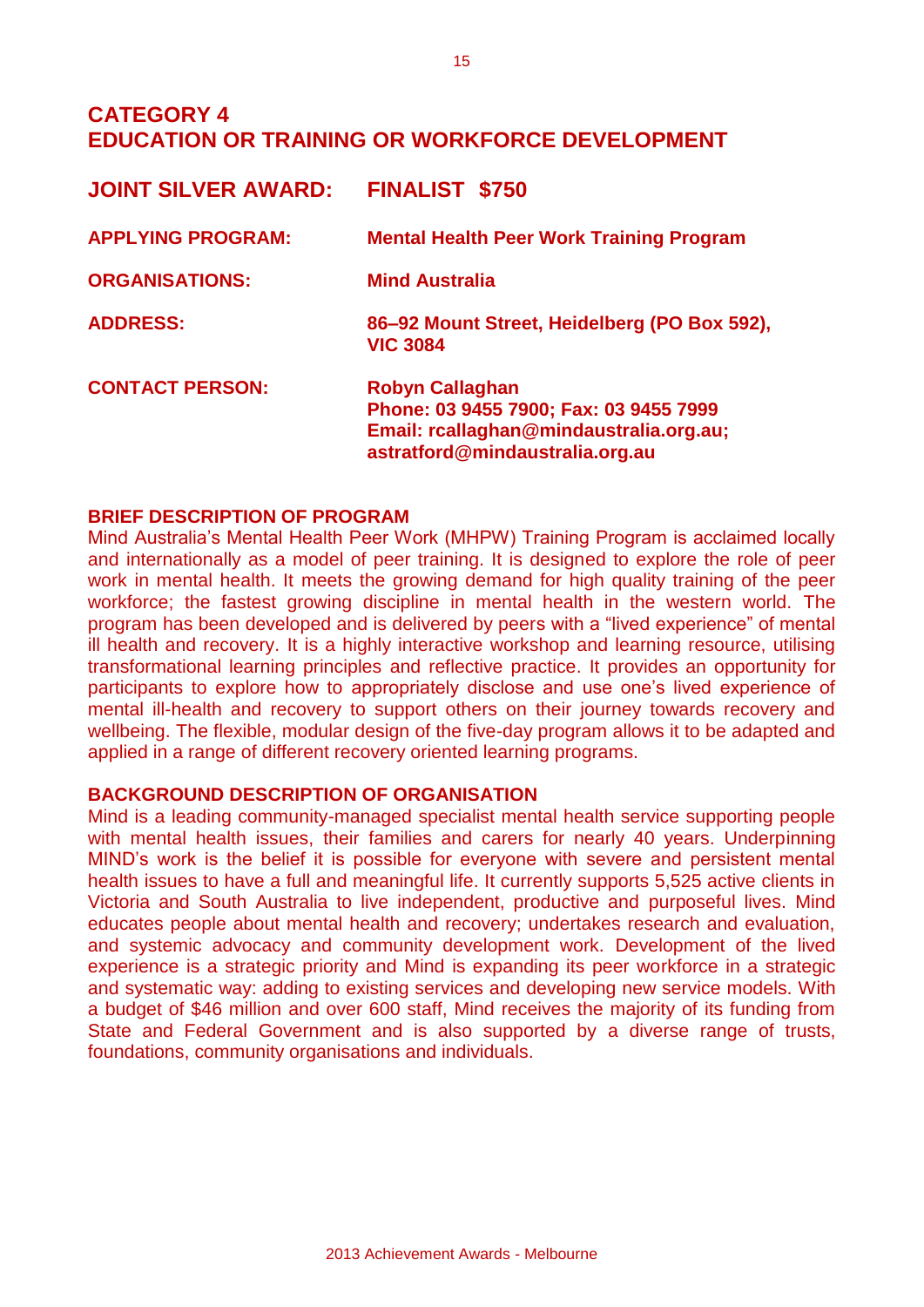# **CATEGORY 5 CONSUMER PROVIDED**

| <b>GOLD AWARD:</b>       | \$2,500<br><b>WINNER</b>                                                          |
|--------------------------|-----------------------------------------------------------------------------------|
| <b>APPLYING PROGRAM:</b> | <b>Deck of Dreams</b>                                                             |
| <b>ORGANISATION:</b>     | <b>The Wayside Chapel, NSW</b><br><b>St Vincent's Hospital Darlinghurst, NSW</b>  |
| <b>ADDRESS:</b>          | 29 Hughes St, Potts Point, NSW 2011                                               |
| <b>CONTACT PERSON:</b>   | <b>Douglas Holmes</b><br>Phone: 0413 464 469<br>Email: djholmes@stvincents.com.au |

#### **BRIEF DESCRIPTION OF PROJECT**

The Deck of Dreams is a collection of hopes and dreams have been gathered from people who have been impacted by mental health issues. This includes consumers, mental health workers, and their families and friends. The end result is a deck of 52 unique cards with artworks depicting people's dreams, as told by people who have been impacted by mental health issues. On the back of the each card the artist has written a positive, inspirational and/or quirky and real message of hope around mental health. The cards will be used to start conversations around the importance of dreams and encourage goal setting. This project's aim is to inspire dream creation and to breakdown stigma to shift the focus on a person's dreams and purpose, not their diagnosis. The more people start sharing about their mental health experience, the more lives could be saved.

## **BACKGROUND DESCRIPTION OF ORGANISATION**

#### **The Wayside Chapel**

The Wayside Chapel has provided support for people on and around the streets of Kings Cross since 1964. In the past year over 48,000 visits were made by people seeking assistance or just stopping by for a chat, a coffee or a quiet place where they can find company and acceptance. The Wayside Chapel employs 32 staff and has over 550 volunteers on the books. The federally funded Day to Day Living program offers support for people with long term mental health issues to participate in social, recreational and educational activities. There are currently over 80 active participants in the program. The Wayside Chapel also has a Youth Space, a community services centre, op-shop, café and an Aboriginal Project.

#### **The Inner City Health Program, St Vincent's Hospital**

The St Vincent's Hospital Inner City Health Program has responsibility for the provision of mental health services to the residents of the inner city of Sydney. St Vincent's Hospital is located in a neighbourhood with the highest concentration of homeless persons in Australia, the highest concentration of people living with HIV/AIDS, a high proportion of alcohol and drug use and one of the highest rates of street crime.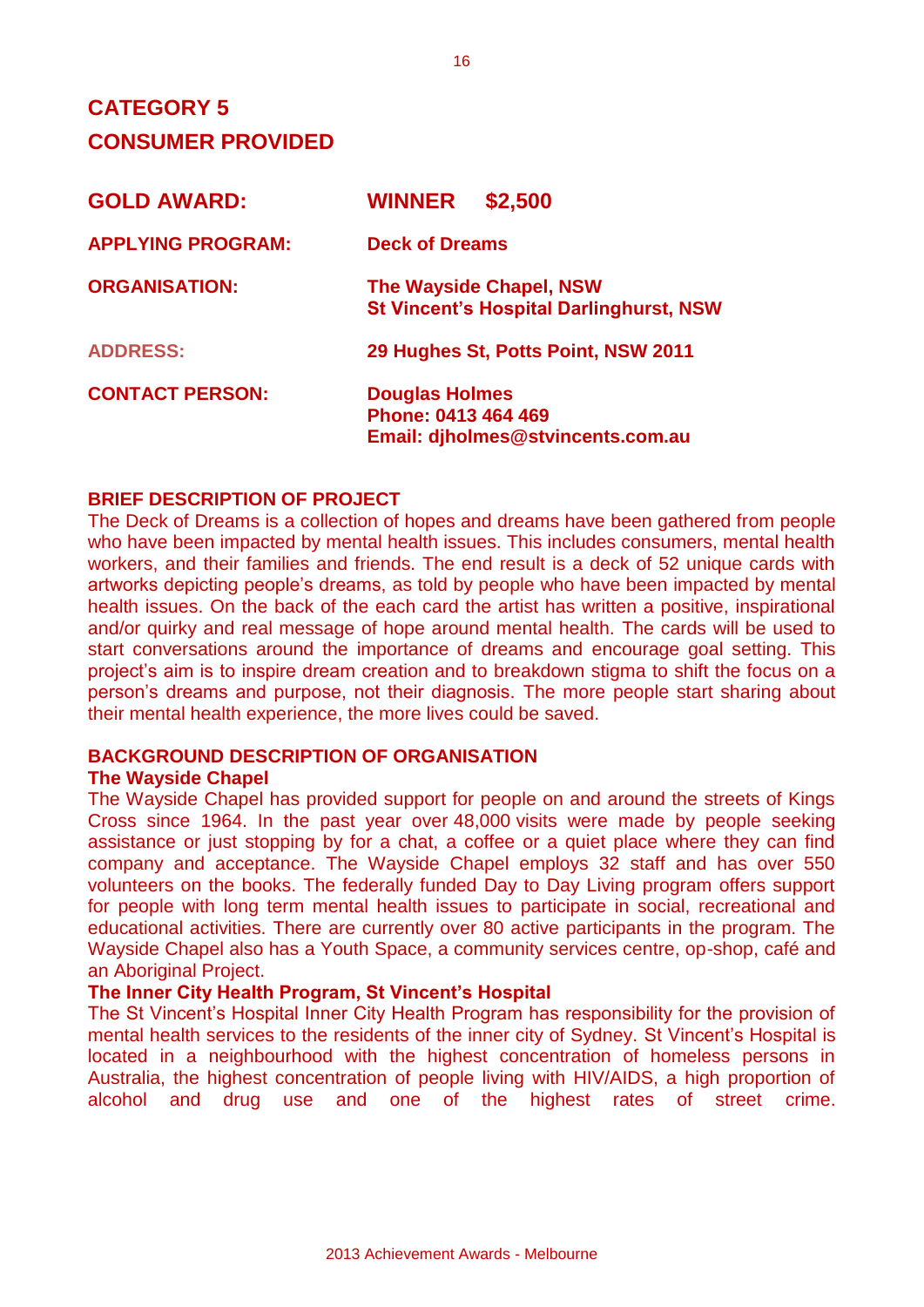# **CATEGORY 5 CONSUMER PROVIDED**

| <b>SILVER AWARD:</b>     | \$1,200<br><b>FINALIST</b>                                                                                |
|--------------------------|-----------------------------------------------------------------------------------------------------------|
| <b>APPLYING PROGRAM:</b> | <b>No Suppression Group:</b><br><b>Paula Hanlon and Linda Mizzi</b>                                       |
| <b>ORGANISATION:</b>     | <b>North Shore Ryde MHS,</b><br><b>Northern Sydney Local Health District, NSW</b>                         |
| <b>ADDRESS:</b>          | 39-41 Fourth Ave Eastwood, NSW 2122                                                                       |
| <b>CONTACT PERSON:</b>   | <b>Paula Hanlon</b><br>Phone: 02 9858 7892; Fax: 02 9858 7866<br>Email: phanlon@nsccahs.health.nsw.gov.au |

#### **BRIEF DESCRIPTION OF PROGRAM**

*No Suppression*, a peer facilitated group meets monthly on a Saturday afternoon. The purpose of the group is to provide a safe and encouraging environment for people living with mental health issues to share their creative self, through art, music, poetry, comedy, drama or just expressing their thoughts on a topic. Living with mental illness can, at times suppress this part of ourselves and the facilitators and participants of this group believe that not suppressing this creative aspect is an important part of recovery and a full life. People are welcome to attend if they do not wish to perform, as an audience is just as valuable as the performers.

#### **BACKGROUND DESCRIPTION OF ORGANISATION**

The *No Suppression* Group meets at The Studio, a group room in Digby House on the grounds of the former Gladesville Hospital. The group is open to any person living with mental health issues who wish to attend. Participants come from all over Sydney, reaching the Northern, Eastern and Inner West suburbs. A partnership exists with North Shore Ryde Mental Health Service from the Northern Sydney Local Health District with the venue provided at no charge to the group and a time in lieu arrangement for Paula Hanlon, Manager Consumer Participation Services (Ryde Mental Health Service). As there is no funds for catering, people are encouraged to bring something to share for afternoon tea. From March 2011 to March 2013 there has been 20 groups, with a total attendance of 309 from 54 individuals. Group attendance ranged from 7 – 23, with an average of 15.45.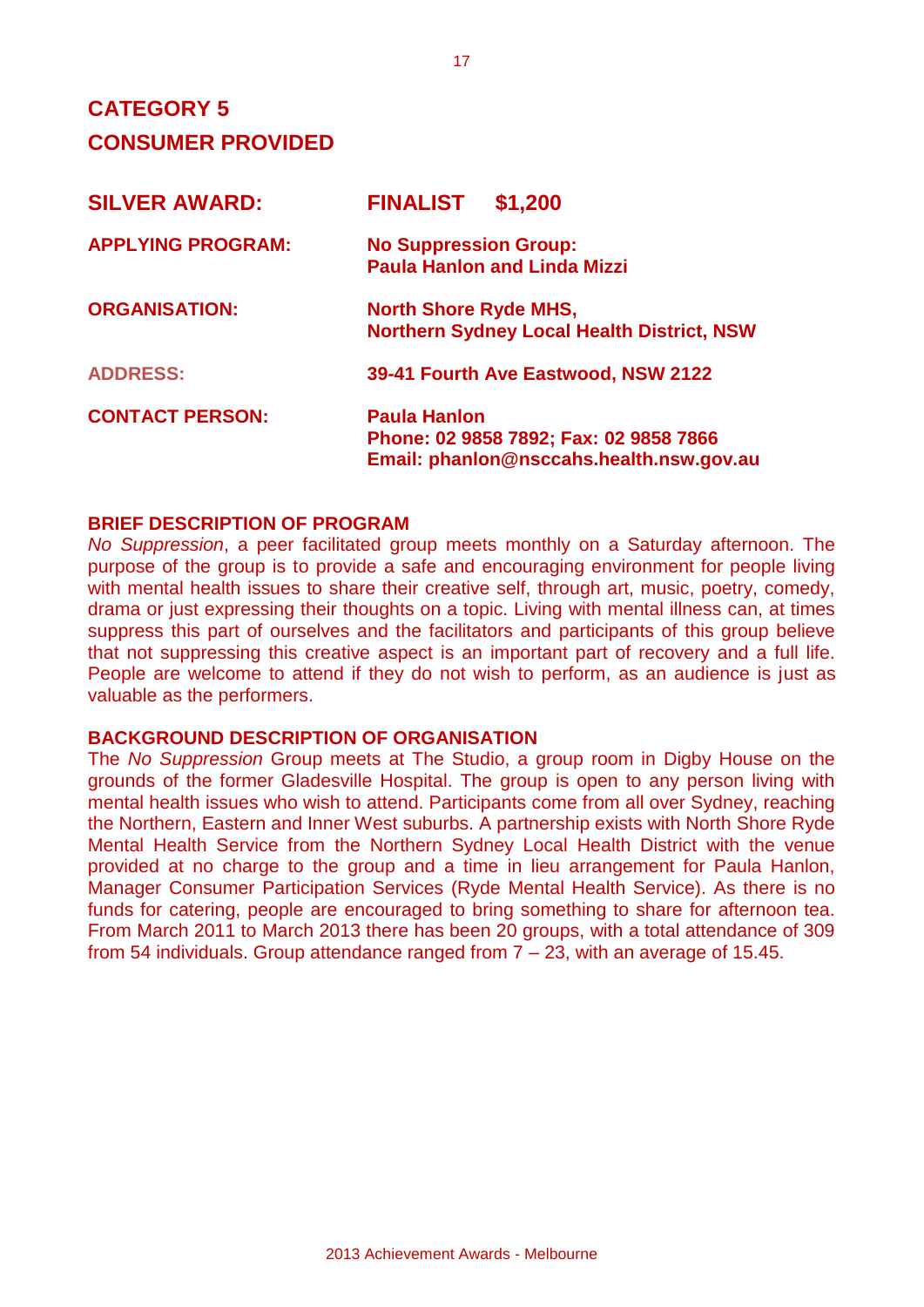# **CATEGORY 5 CONSUMER PROVIDED**

## **SPECIAL JUDGES AWARD: FINALIST \$750 Mental Health Promotion Focus**

| <b>APPLYING PROGRAM:</b> | <b>Family Fun Day</b>                                                                      |
|--------------------------|--------------------------------------------------------------------------------------------|
| <b>ORGANISATION:</b>     | <b>On Track Community Programs Limited, QLD</b>                                            |
| <b>ADDRESS:</b>          | PO Box 793, Coolangatta QLD 4225                                                           |
| <b>CONTACT PERSON:</b>   | <b>Leone Crayden</b><br>Phone: 07 5536 9851; Fax: 07 5536 1691<br>Email: leone@otcp.com.au |

#### **BRIEF DESCRIPTION OF PROGRAM**

A jubilant committee of mental health consumers celebrated a job well done on the evening of Friday 5 October 2012. Months of planning had culminated in unprecedented success of the sixth Tweed Mental Health Awareness Family Fun Day, with over 2000 people attending a back-to-back program of entertainment, rides, performances, interactive activities and information for kids and adults alike. This year, auspiced by On Track Community Programs and with the support of over 40 local organisations, the Family Fun Day success was undeniably due to the unceasing enthusiasm and dedication of a group of mental health consumers who designed the program, sourced sponsorship, addressed venue and risk management issues, and enlisted stallholders - most of whom were also mental health consumers. Planned by consumers, provided by consumers, and successfully engaging with existing and new consumers, the Tweed Mental Health Awareness Family Fun Day had the whole community involved and aware.

#### **BACKGROUND DESCRIPTION OF ORGANISATION**

On Track is a growing and responsive community based organisation servicing the Far North and Mid North Coast regions of New South Wales and South East Queensland. Since the early 1990s, we have developed into a leading provider of support services for people experiencing mental illness, disability or employment and accommodation difficulties. Through our five Support Services Streams we provide assistance to more than 700 people each week. We are currently funded by 12 state and commonwealth government agencies and provide 41 support programs, employing around 280 people. Our vision "Connecting people to their communities" underpins the support and encouragement we provide to individuals to access stable accommodation, medical and health care, education and employment, social and recreational activities and, most importantly, a sense of hope and belonging. Our aim is to improve an individual's quality of life by encouraging community participation, increased social inclusion and promoting independence.

18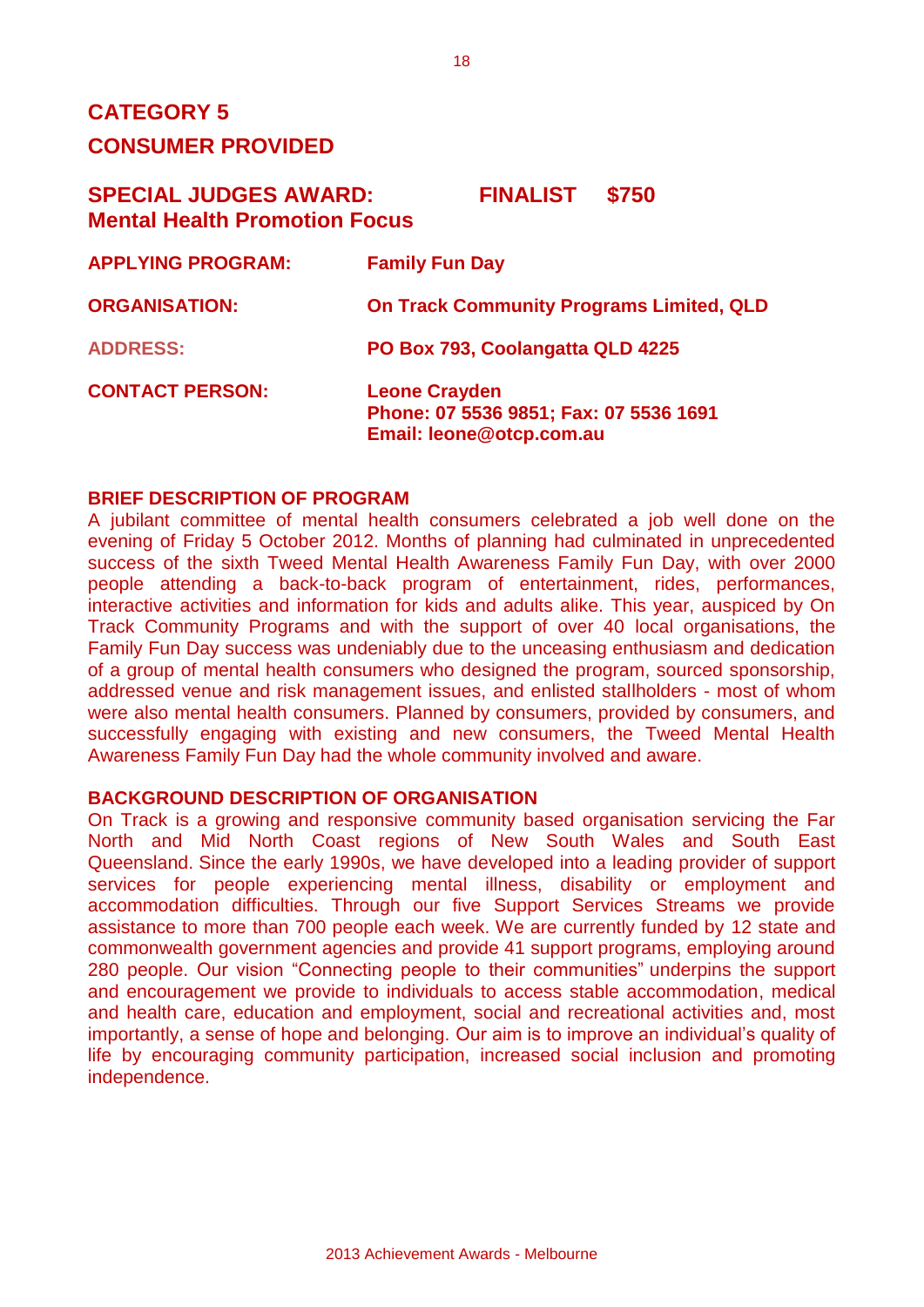## **CATEGORY 6 INNOVATIVE USE OF TECHNOLOGY**

| <b>GOLD AWARD:</b>       | <b>WINNER</b><br>\$2,500                                                                      |
|--------------------------|-----------------------------------------------------------------------------------------------|
| <b>APPLYING PROGRAM:</b> | <b>Online Crisis Support Chat Service</b>                                                     |
| <b>ORGANISATIONS:</b>    | <b>Lifeline</b>                                                                               |
| <b>ADDRESS:</b>          | PO Box 173 Deaken West ACT 2600                                                               |
| <b>CONTACT PERSON:</b>   | <b>Fay Mound</b><br>Phone: 02 6215 9400; Fax: 02 6215 9401<br>Email: national@lifeline.org.au |

#### **BRIEF DESCRIPTION OF PROJECT**

.

One of Lifeline's strategic foundations is to 'provide crisis support services 24/7 that help change the focus in people's lives from crisis to opportunity'. Additionally, a strategic priority is to explore our ability to use technology as a means of crisis support. Lifeline commenced a trial of the Crisis Support chat Service on 12 May 2011 and launched a permanent service on 8 May 2012. The service has already proved to be a great success. Due to the rise of social media and reliance for some on chat, the service has attracted people who would prefer not to use the telephone. The service casts a wider net over Australia to provide help for more people in crisis. It is a confidential, non-judgemental, one-on-one service and is available from 8pm to midnight AEST, 7 days a week.

#### **BACKGROUND DESCRIPTION OF ORGANISATION**

Lifeline was founded in 1963 by the late Reverend Dr.Sir Alan Walker, when he took a call from a distressed man who later took his own life. Determined not to let isolation and lack of support be the cause of more deaths, Sir Alan launched a not-for-profit 24-hour crisis support line. This service (13 11 14) now answers around 1,250 calls each day, with around 50 calls from people at high risk of suicide. Lifeline's services are now made possible through the efforts of around 1,000 staff and 11,000 volunteers, operating from over 60 locations nationwide. Lifeline provides access to crisis support, suicide prevention and mental health support services. Services and resources are now provided through phone, face-to-face, and the new online crisis Support Chat service. Lifeline also provides national services and campaigns that promote emotional well being encourage help seeking and address suicide prevention and awareness.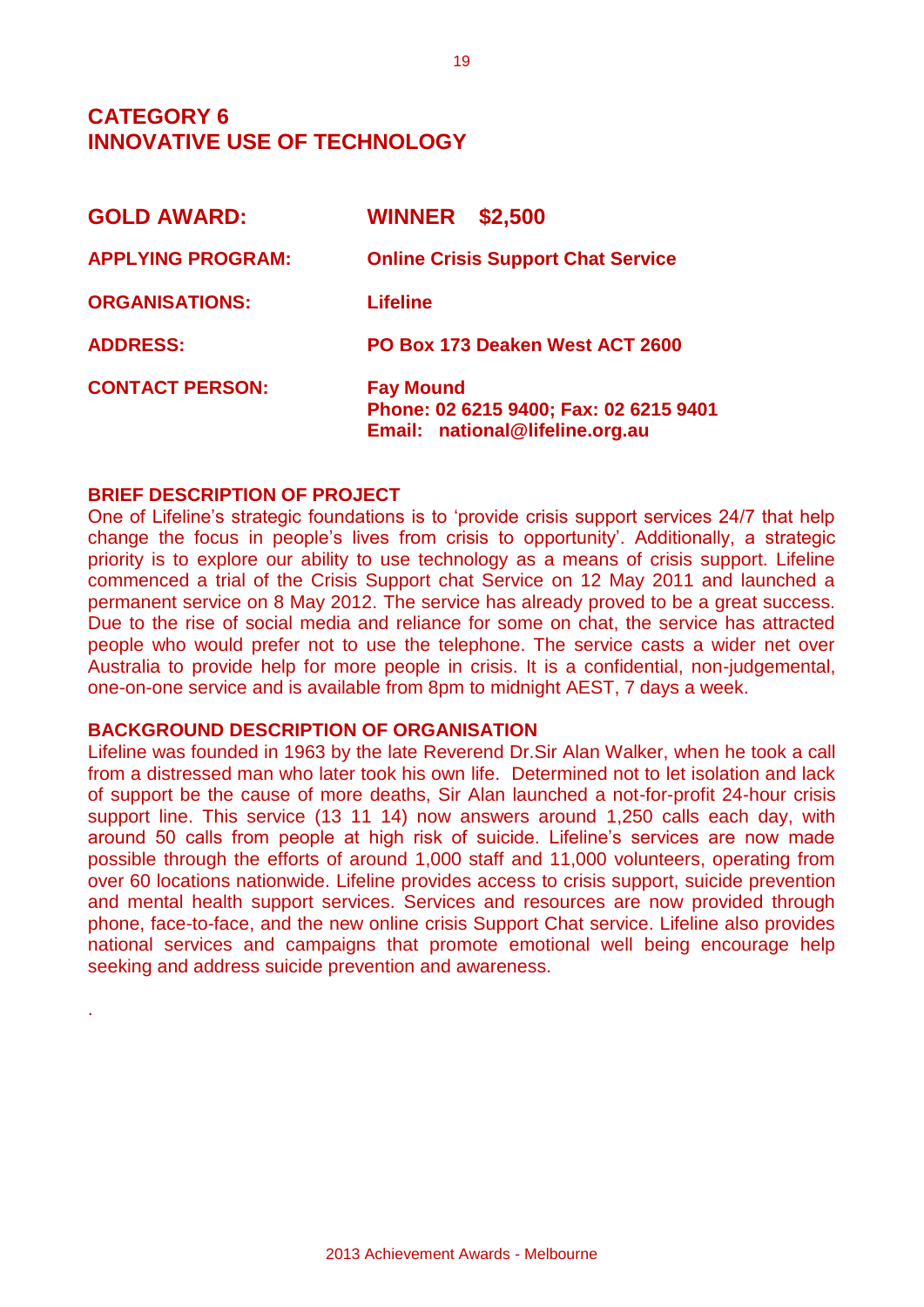## **CATEGORY 6 INNOVATIVE USE OF TECHNOLOGY**

| <b>SILVER AWARD:</b>     | <b>FINALIST \$1,200</b>                                                                           |
|--------------------------|---------------------------------------------------------------------------------------------------|
| <b>APPLYING PROGRAM:</b> | Recovery Hub: Hope Inspire Achieve - A mental<br>health promotion website for the community       |
| <b>ORGANISATIONS:</b>    | Wodonga Adult Mental Health Service,<br><b>Albury Wodonga Health, VIC</b>                         |
| <b>ADDRESS:</b>          | 4 Watson Street, Wodonga VIC 3690                                                                 |
| <b>CONTACT PERSON:</b>   | <b>Alison Delphin</b><br>Phone: 02 60517950; Fax: 02 60563964<br>Email: alison.delphin@awh.org.au |

#### **BRIEF DESCRIPTION OF PROJECT**

The Recovery Hub is unique website that is strength focused, promotes hope, choice and self-responsibility through providing up to date information and practical strategies for people in the community to manage their mental health and wellbeing. The site aims to be a hub of information and resources on recovery, recovery oriented practice, and self-help strategies. Developed by Wodonga Adult Mental Health Service, it began as a resource for services and a hub for recovery-oriented practice information. However, with community and service user consultation and feedback, it developed into a comprehensive health promotion tool, to meet the needs of people living in the community and people who may be experiencing mental health distress. Currently being view on a local, national and international level with over 30 countries having accessed the website across the world, it is reviewed and updated regularly to ensure it continues to meet the needs of the community.

#### **BACKGROUND DESCRIPTION OF ORGANISATION**

The Wodonga Campus Adult Community Mental Health Service (ACMHS) of Albury Wodonga Health services a geographical area that includes the City of Wodonga, and the rural shires of Indigo, Towong and the northern section of the Alpine Shire. This area has a total population of approximately 66,700 people. ACMHS provides clinical treatment services that consist of crisis and initial assessment across 7 days 24 hours per day, case management, rehabilitation and recovery services, and a perinatal emotional health program. There is approximately 45 staff involved in the various service components. The primary funding source is the Victorian State government with a small amount from the Federal government. The annual budget is approximately \$3,650,074. As at March 2013 there were 180 clients active with the assessment and case management components of the service, 8 within the residential rehabilitation and recovery service and 40 with the perinatal emotional health program.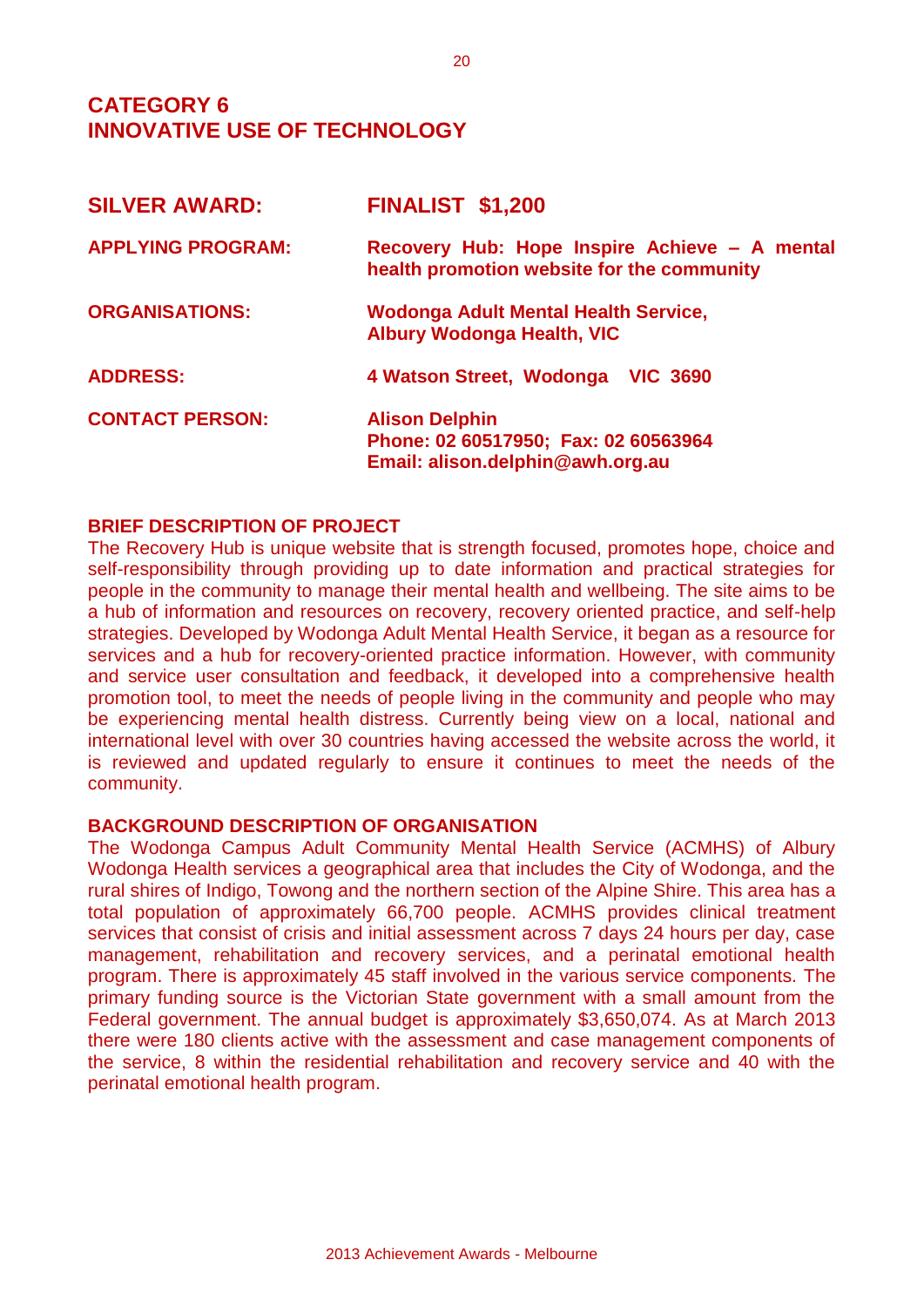## **CATEGORY 7 PRIMARY CARE / GP BASED**

| <b>FINALIST \$1,200</b>                                                                                                                                                |
|------------------------------------------------------------------------------------------------------------------------------------------------------------------------|
| <b>General Practice co-located clinic with Marrickville</b><br><b>Community Mental Health Service</b>                                                                  |
| <b>Body Mind &amp; Soul General Practice, NSW</b><br>Sydney Local Health District Community Mental<br><b>Health Service</b><br><b>Inner West Sydney Medicare Local</b> |
| 155-157 Livingstone Rd, Marrickville, NSW 2204                                                                                                                         |
| <b>Winston Lo</b><br>Phone: 0403 163 868; Fax: 02 9562 0501<br>Email: w.lo@unsw.edu.au                                                                                 |
|                                                                                                                                                                        |

#### **BRIEF DESCRIPTION OF THE PROGRAM/PROJECT**

Body, Mind & Soul General Practice is a private bulk-billing clinic co-located with the Marrickville Community Mental Health Service (MCMHS). This clinic was established in 2008 through the collaborative efforts of a GP, Sydney Local Health District (SLHD) and Inner West Sydney Medicare Local (known as Central Sydney GP Network). The service aims to address the health inequity experienced by people living with severe mental illness who are not linked to a GP. This target group have poorer physical health, decreased access to health care services and reduced life expectancy when compared to the wider population. This innovative GP clinic delivers holistic care with a focus on consumers at risk of metabolic syndrome, including diabetes. Close working partnerships between the GP and MCMHS has resulted in earlier detection and intervention of physical health problems, improved care co-ordination and increased access to a range of health services and preventative health interventions.

#### **BACKGROUND DESRIPTION OF ORGANISATION**

The geographical region served by Body, Mind & Soul General Practice mirrors that of MCMHS - suburbs in Sydney's Inner West. Being a solo private general practice located within a state funded health organisation, the funding and administrative model for this clinic has needed to be innovative. Sole funding by Medicare for this bulk-billing service ensures consumers incur no out-of-pocket expenses. SLHD provides the infrastructure at no cost, including use of a consultation room, medical equipment, nursing and administrative support. IWSML provides support for practice management and information systems. The clinic currently has 200 active consumers registered, who can attend standard 30 minute appointments with the GP. The solo GP also organises Medicare billings and system for consumer recalls. This model of primary health care has been replicated in other community mental health services, and received 1<sup>st</sup> place in the SLHD 2011 Quality Awards (Mental Health category).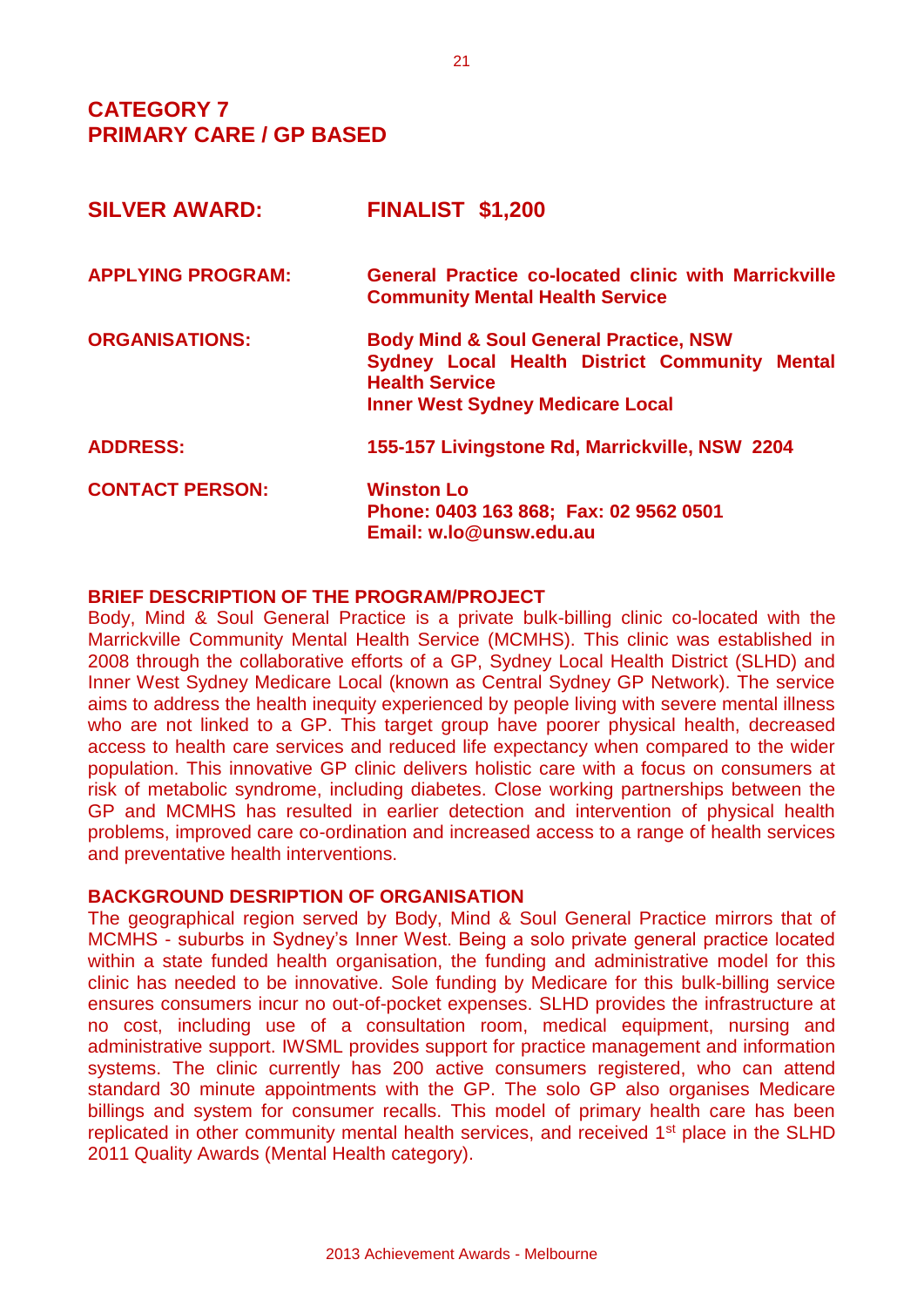## **CATEGORY 8 SPECIAL ACHIEVEMENT**

| <b>JOINT GOLD AWARD:</b> | <b>WINNER</b><br>\$2,000                                                                                 |  |
|--------------------------|----------------------------------------------------------------------------------------------------------|--|
| <b>APPLYING PROGRAM:</b> | <b>Authors at Any Age</b>                                                                                |  |
| <b>ORGANISATION:</b>     | Starrett Lodge, UnitingCare Ageing Hunter Central<br><b>Coast, NSW</b>                                   |  |
| <b>ADDRESS:</b>          | 7 Myall Road, Garden Suburb NSW 2289                                                                     |  |
| <b>CONTACT PERSON:</b>   | <b>Colin McDonnell</b><br>Phone: 02 43938800; Fax: 02 43938850<br>Email: colin.mcdonnell@uchunter.org.au |  |

#### **BRIEF DESCRIPTION OF SERVICE**

Women worldwide connect around the kitchen table imparting wisdom and shared meaning through story telling. The book, 'A Long, Long Look Back' was conceived around the kitchen table of Starrett Lodge by 13 residents with an average age of 87 and diagnoses including dementia and depression. Advice and research was sort from experts including Helga Merl, Nurse Practitioner Dementia, Dr Barrett, Geriatrician & the Alzheimer's Association Librarian. Using the communication enhancement model, the project involved much exchange of stories, laughing and crying. Taking over 12 months to write, the Authors glow with excitement talking about the book and its launch in March 2012. Positive outcomes remain for residents, staff and families. One daughter commented "I connect more with mum after reading her story. It assisted mum recapture her memories and lifted her depression." A project DVD is used to train staff both locally and as far as La Trobe University.

#### **BACKGROUND DESCRIPTION OF ORGANISATION:**

As a service group of UnitingCare NSW. Unitingcare Ageing is responsible for the Uniting Church's ministry for older people, particularly those who are disadvantaged, vulnerable and isolated. With around 14,000 people in our care, UnitingCare Ageing is the single largest provider of aged care services in NSW and the ACT. We seek to provide positive lifestyle choices for older people living in Residential Care and the community that result in enriching and fulfilling lives. Our services are delivered in a Christian context characterised by compassion and love for all. Our team of chaplains and Pastoral Care workers also provide comfort, counselling and advocacy for residents, clients, families, volunteers and staff as a holistic expression of care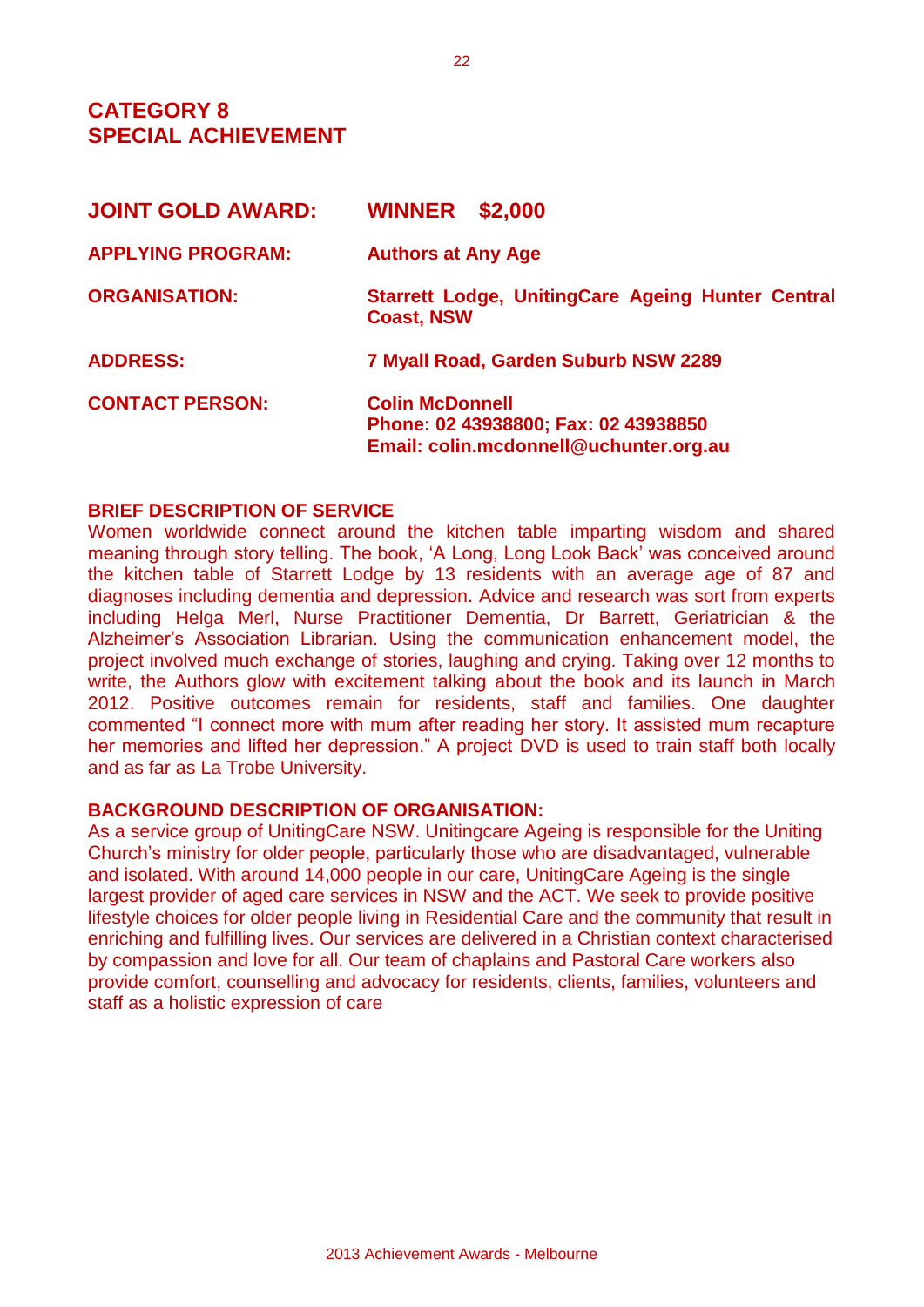## **CATEGORY 8 SPECIAL ACHIEVEMENT**

| <b>JOINT GOLD AWARD:</b> | \$2,000<br><b>WINNER</b>                                                                  |
|--------------------------|-------------------------------------------------------------------------------------------|
| <b>APPLYING PROGRAM:</b> | <b>MH-CoPES, NSW CAG</b>                                                                  |
| <b>ORGANISATION:</b>     | NSW Consumer Advisory Group - Mental Health Inc;<br><b>Ministry of Health and INFORMH</b> |
| <b>ADDRESS:</b>          | Suite 501, 80 William St, East Sydney NSW 2011                                            |
| <b>CONTACT PERSON:</b>   | Peri O'Shea<br>Phone: 02 9332 0200; Fax: 02 9332 0299<br>Email: poshea@nswcag.org.au      |

#### **BRIEF DESCRIPTION OF RESOURCE**

The Mental Health Consumer Perceptions and Experiences of Services (MH-CoPES) places consumers at the very centre of continuous improvement within mental health services. From its inception in 2004 to now, strong partnerships have been forged between consumers and service providers in their shared goal to improve services. The 4 steps of the MH-CoPES Framework, which includes an 'Action and Change' step, single out MH-CoPES as a continuous improvement process, actively involving consumers, rather than just collecting data from consumers. MH-CoPES benefits include: meaningful consumer participation; consumers and staff working as partners; building better relationships between staff and consumers and more transparent services. NSW CAG was funded by NSW Health from July 2004 to June 2012 to work with consumers and other stakeholders to design, implement and support the MH-CoPES Project. MH-CoPES is now fully operational, functioning in all NSW Public Mental Health Services. All stages of MH-CoPES were underpinned by consumer participation, from planning through to evaluation.

#### **BACKGROUND DESCRIPTION OF ORGANISATION**

NSW CAG is the independent, state-wide peak organisation for people with a lived experience of mental illness (consumer) in NSW. We work with consumers to achieve and support systemic change. NSW CAG's vision is for all consumers to be able to participate meaningfully in society and to experience fair access to quality and recovery focused services which reflect their needs. We work from the premise that the participation of consumers results in more effective public policy and facilitates individual recovery. NSW CAG currently has 6.8 FTE Staff, 200 members and 1341 Network NSW Subscribers. NSW CAG is governed by a Board of Trustees which currently consists of 7 consumers and 1 carer. NSW receives core and project funding through the Mental Health and Drug and Alcohol Office (MHDAO), NSW Ministry of Health. In 2011-12 our annual income was \$ 982,324.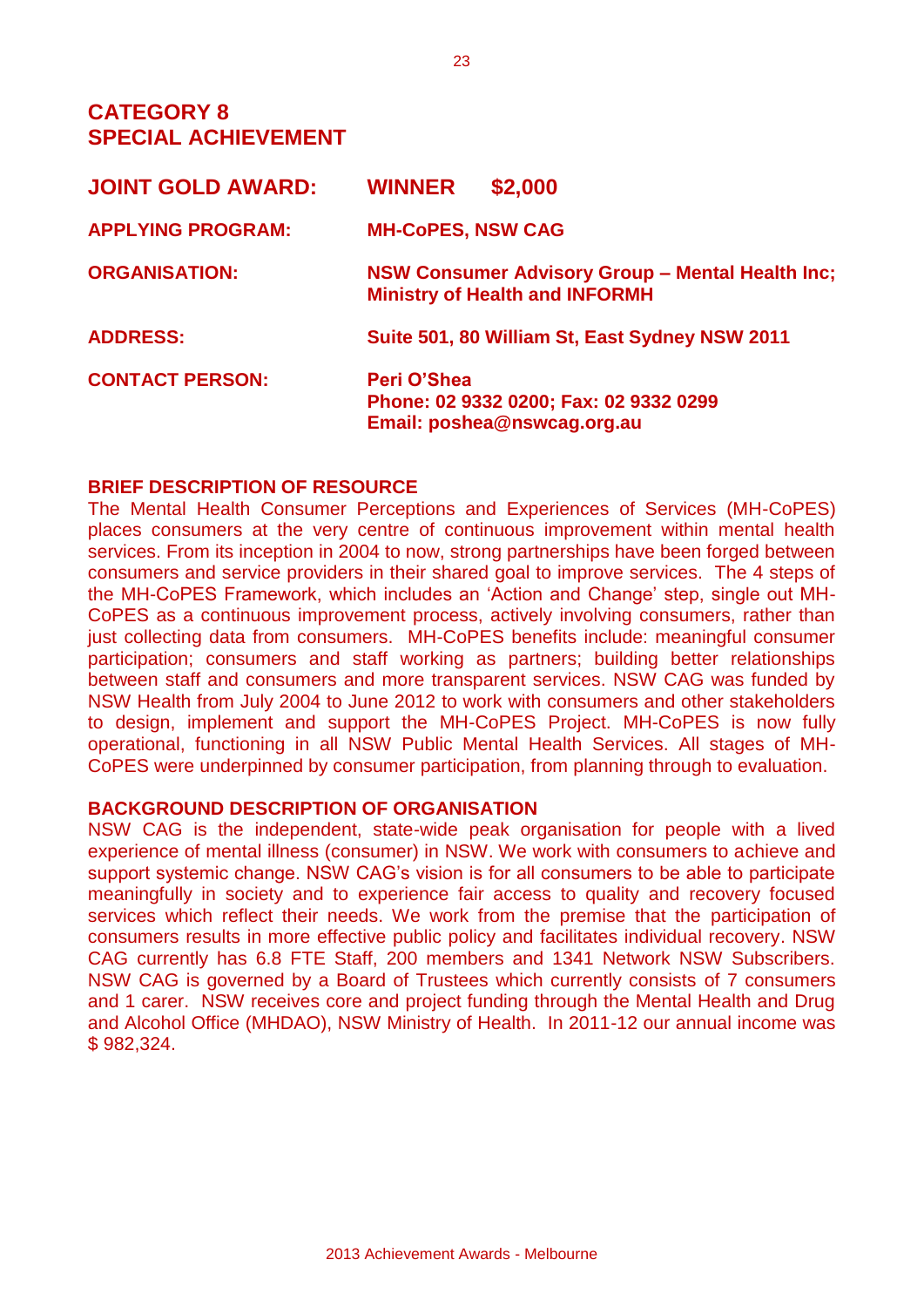## **CATEGORY 8 SPECIAL ACHIEVEMENT**

| <b>SPECIAL JUDGES AWARD:</b><br><b>PARTNERSHIP PRACTICES</b> | <b>FINALIST</b><br>\$750                                                                       |
|--------------------------------------------------------------|------------------------------------------------------------------------------------------------|
| <b>APPLYING PROGRAM and</b><br><b>ORGANISATION:</b>          | <b>Mental Health Law Centre (WA) Inc.</b>                                                      |
| <b>ADDRESS:</b>                                              | 96-98 Parry Street, Perth WA 6000                                                              |
| <b>CONTACT PERSON:</b>                                       | <b>Sandra Boulter</b><br>Phone: 08 9328 8266; Fax: 08 9328 8577<br>Email: office@mhlcwa.org.au |

### **BRIEF DESCRIPTION OF RESOURCE**

The Mental Health Law Centre (WA) Inc. is an independent, non-government community legal centre located in Western Australia. Before the Centre's establishment in 1996, there had been no dedicated facility in WA through which people detained in authorised psychiatric hospitals could obtain free expert legal advice and representation. The Centre is the only community legal centre in WA, which specialises in legal assistance to people with a mental illness. The Centre is uniquely placed to observe the discrimination and breaches of human rights encountered by its client base, through its criminal court and board/tribunal advocacy, and its community education program. Our specialist knowledge translates into law and policy reform submissions on the basis of coal face experience. The Centre promotes *Justice, Fairness and Equity* for people with a mental illness - for the benefit of people with a mental illness, their families and the wider Western Australian community.

## **BACKGROUND DESCRIPTION OF ORGANISATION**

2011-2012: The Centre provided legal advice/representation services (primarily court/tribunal work, and complaints) to 839 clients (560 open files/3508 advices/information); presented 65 education presentations to 1,499 attendees, distributed 14,946 plain English guides (12 publications) and made 24 law reform submissions. The Centre's referral service (471 referrals) promotes networking between the Centre, and other community legal centres and WA mental health services. The Centre's state wide community education program promotes understanding and demystification of mental health laws, and encourages the de-stigmatisation of mental illness. The Centre's limited budget (demand greater than supply) is from funds sourced from current grants, which include from the WA Attorney-General, the WA Law Society's Public Purposes Trust, Lotterywest and the Mental Health Commission.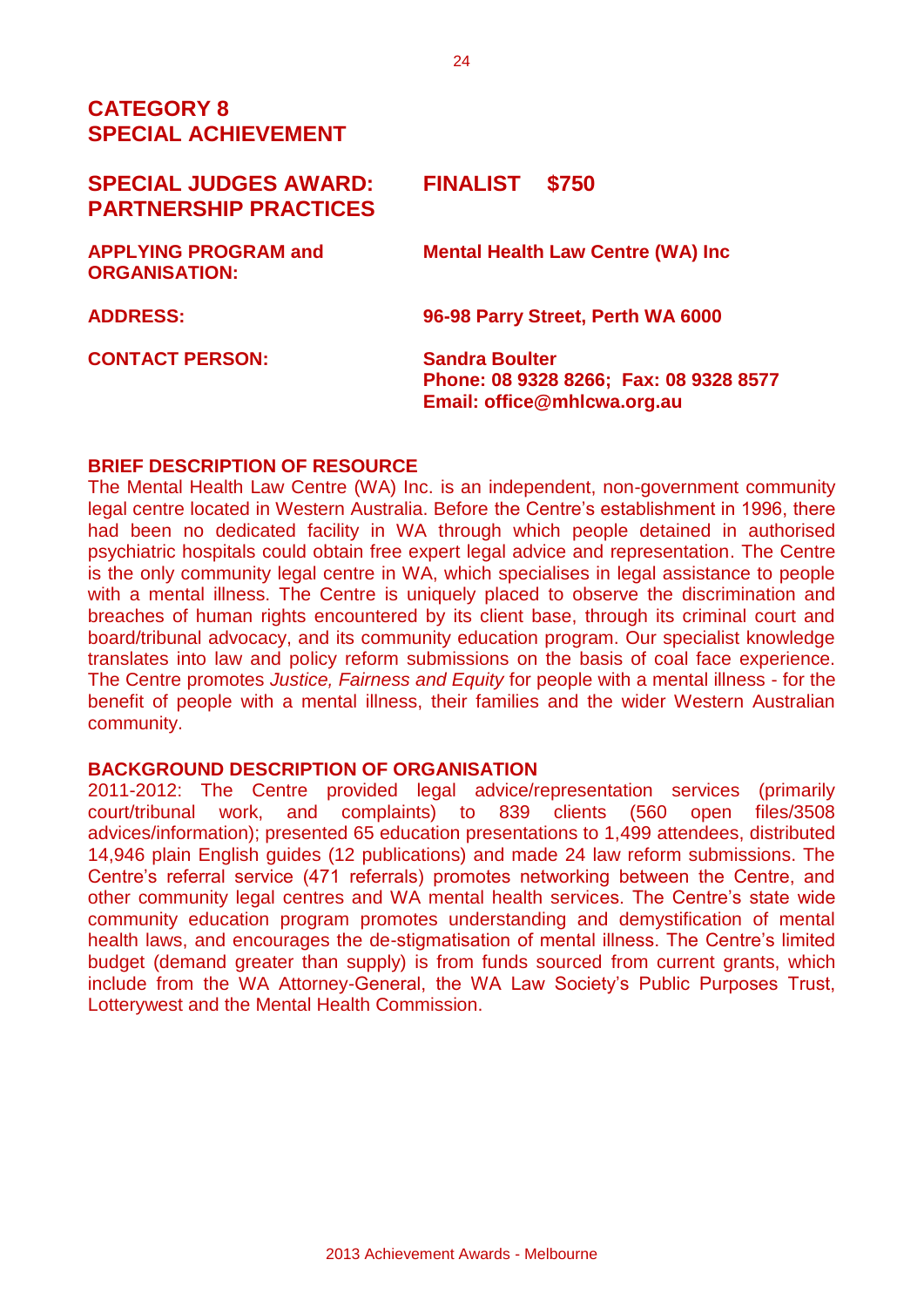## **EXCEPTIONAL CONTRIBUTION TO MENTAL HEALTH SERVICES IN AUSTRALIA or NEW ZEALAND**

#### **JOINT AWARD WINNER: Margaret Leggatt**

# **VIC**

#### **BRIEF DESCRIPTION OF THE AWARD RECIPIENT**

Dr. Margaret Leggatt has been a passionate and tireless advocate for the improvement of state, national and international mental health service and provision for the past 40 years. Dr Leggatt's hard work and determination to help de-stigmatize mental illness, promote involvement of families and carers in the treatment and care planning and decision making for people with a mental illness and her advocacy on behalf of carers are unparalleled. Apart from her numerous publications, Margaret has recently resourced and assisted in the development and of the "Families as Partners in Mental Health" training course and continues to be in demand to deliver this training to mental health staff and undergraduates. Margaret's personal qualities of compassion and empathy coupled with her spirit and zest for life underpin her career accomplishments.

This award represents our deep respect for an exceptional contribution, the results of which will flow on to enhance the mental health and wellbeing of all.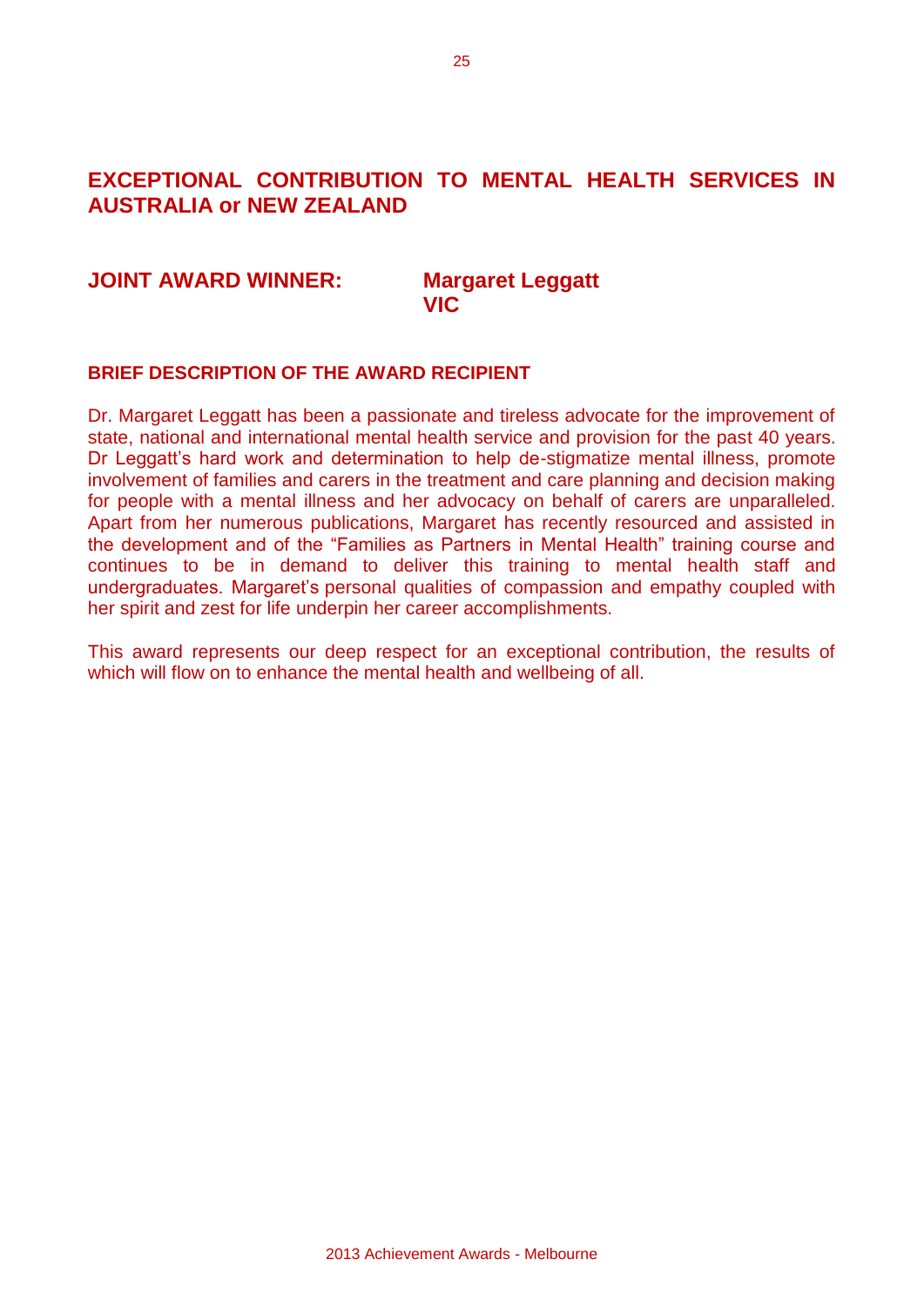## **EXCEPTIONAL CONTRIBUTION TO MENTAL HEALTH SERVICES IN AUSTRALIA or NEW ZEALAND**

## **JOINT AWARD WINNER: Anne Helm Wellington, New Zealand**

#### **BRIEF DESCRIPTION OF THE AWARD RECIPIENT**

Anne Helm has worked tirelessly to highlight psychiatric abuse and advocate for change within mental health services in New Zealand. Anne has been at the forefront of the consumer movement in New Zealand for over thirty years and remains as passionate about the issues today, devoting time and energy to the cause of recovery and resolving issues from the past.

Anne's work includes:

- Panel member of the Confidential Forum for Former Inpatients of Psychiatric Hospitals established by the New Zealand Government.
- Subsequent advocacy for a government response to the Forum findings including appearing in the *Mental Notes*
- Advocacy and advisory work at local and national level
- Work to promote the elimination of seclusion within mental health services in New Zealand.
- Mentoring and supporting the next generation of consumers

This award represents our deep respect for an exceptional contribution, the results of which will flow on to enhance the mental health and wellbeing of all.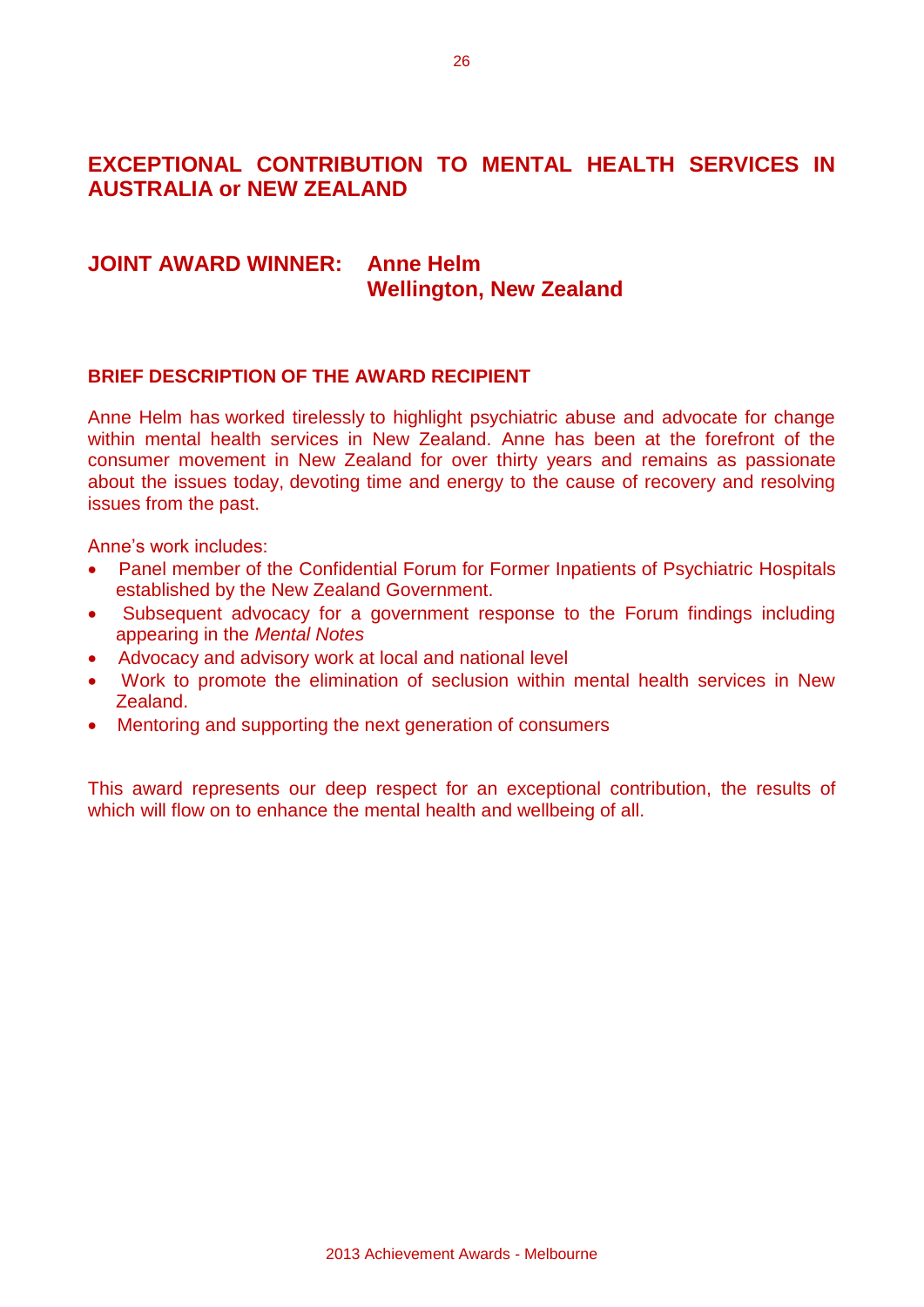## **AUSTRALIAN AND NEW ZEALAND MENTAL HEALTH SERVICE**

## **MEDIA AWARDS 2013**

### **BACKGROUND**

The Mental Health Media Awards program commenced in 1998. It is designed to encourage accurate and sensitive media coverage of mental health issues, to break down stigma and to educate the community about mental health. There are three categories, as follows:

- **1. Print media**
- **2. Broadcast media**
- **3. Special Media Achievement**

In 2013 there were 29 entries received for the three media categories.

The entries were rated on the following criteria:

Understanding that journalists work within limitations and acknowledging the diversity of media outlets and their impact and reach, entries are assessed against the following criteria:

- 1. The entry has been well researched and is factually accurate.
- 2. The content of the entry is sufficiently complete and balanced to impart a broad understanding of the issues.
- 3. Guidelines for reporting of mental health matters are taken into account.
- Australia Mindframe guidelines

New Zealand - Suicide Prevention and Like Minds, Like Mine:

These awards are made possible by generous grants from the Australian Government and the New Zealand Government in recognition of the importance it gives to excellence in media reporting of mental health issues.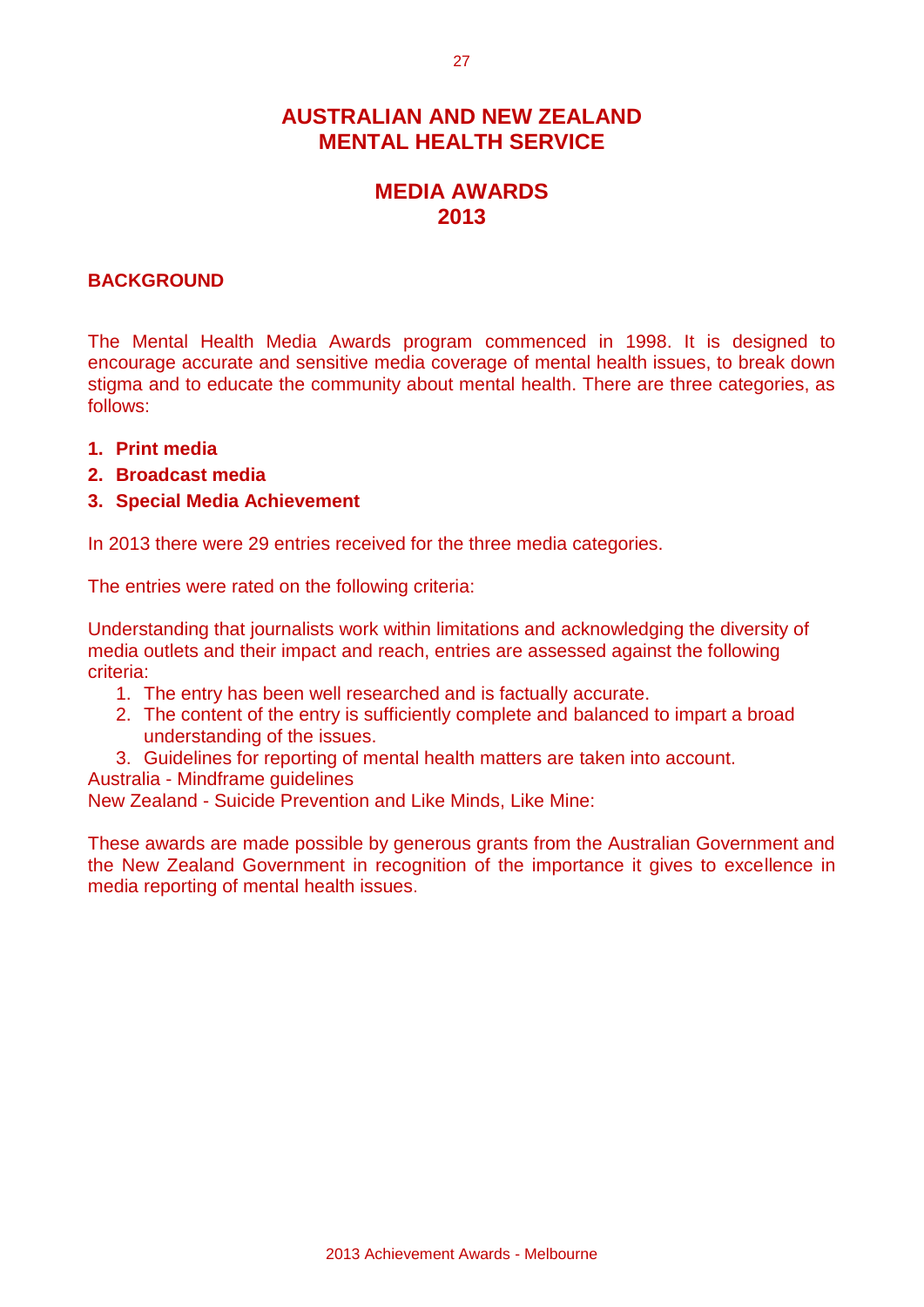## **BROADCAST MEDIA**

| <b>WINNER</b>          | \$2,500                                                                                                                               |
|------------------------|---------------------------------------------------------------------------------------------------------------------------------------|
| <b>ENTRY:</b>          | Youth Mental Health -<br>'Young Minds – the Highs & Lows' and<br>'I Hurt Myself – the secrecy of self harm'<br><b>All in the Mind</b> |
| <b>WINNER:</b>         | <b>Lynne Malcolm</b>                                                                                                                  |
|                        | <b>Producer and Presenter</b>                                                                                                         |
| <b>ORGANISATION:</b>   | <b>ABC Radio National</b>                                                                                                             |
| <b>ADDRESS:</b>        | <b>Ultimo Sydney</b>                                                                                                                  |
| <b>CONTACT PERSON:</b> | <b>Lynne Malcolm</b>                                                                                                                  |
|                        | 02 8333 1396                                                                                                                          |
|                        | Email: malcolm.lynne@abc.net.au                                                                                                       |

#### **DESCRIPTION OF ENTRY:**

This entry consists of 2 programs focussing on raising awareness about the science, the best treatment and the reality of mental health issues affecting young people, as well as breaking down the stigma associated with mental health issues. The first "I hurt myself – the secrecy of self harm" traces a young woman's personal experience and insight into her own self harming behaviour and the working relationship she has developed with a psychiatrist who specialises in the field. Together they are working to improve the understanding and treatment of people who self harm. We also hear about the biological and psychological processes involved in the behaviour. The second program "Young Minds, the Highs and Lows" acknowledges that adolescence and young adulthood is the time when people are at greatest risk of developing a mental illness. We hear the personal stories of two young men and how they have been helped by the early intervention mental health services – Headspace and Orygen Youth Health. The latest theories, emphases and approaches to youth mental health are discussed by leading figures in the field.

#### **BRIEF C.V. OF KEY PERSON**

Lynne Malcolm is Executive Producer of Radio National's Science Unit. She is also producer and presenter of the program *All in the Mind.* She has a Bachelor of Arts degree in Psychology & Education from Sydney University and a Graduate Diploma in Communications from the University of Technology Sydney. She has worked in radio journalism, production and feature making for over 25 years across a range of different subject matters – but her passion is broadcasting about the human stories connected to the mind, the brain and behaviour. Lynne has received a number of awards for her work in radio including Bronze & Gold Medals in the New York Radio Festivals International Awards, the Michael Daley Award for Journalism in Science, finalist status in the Eureka Awards and she has won the radio award from the NSW Mental Health Services for a 2 part series on Schizophrenia.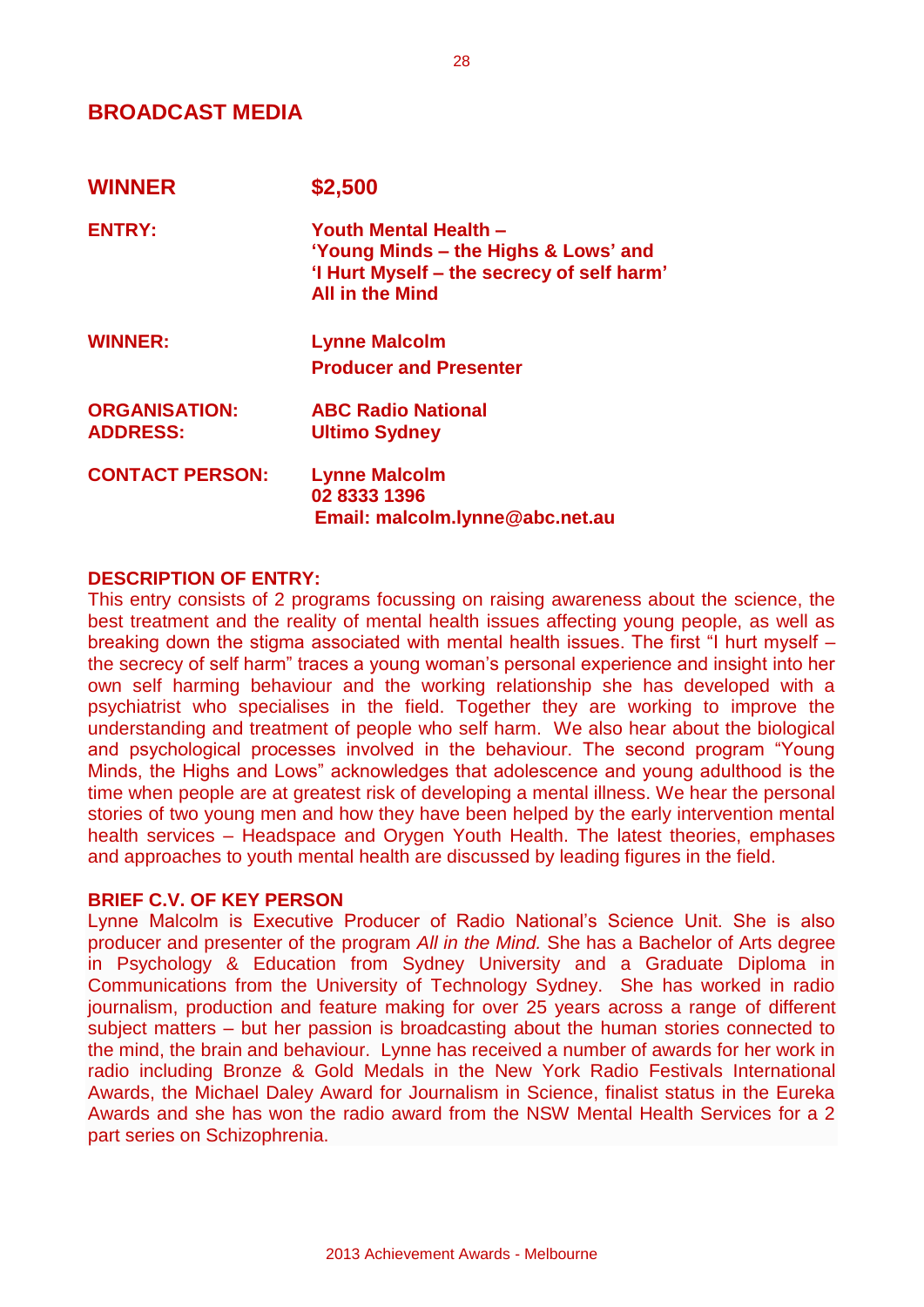**PRINT MEDIA** 

| <b>WINNER</b>          | \$2,500                                         |
|------------------------|-------------------------------------------------|
| TITLE:                 | <b>Ending the Suicide Silence</b>               |
| <b>ORGANISATION:</b>   | <b>The Border Mail</b>                          |
| <b>ADDRESS:</b>        | <b>PO Box 491</b><br>Wodonga VIC 3690           |
| <b>CONTACT PERSON:</b> | Di Thomas<br>Email: di.thomas@bordermail.com.au |

#### **DESCRIPTION OF ENTRY:**

For more than a year, The Border Mail deliberated over how it could tackle suicide. Former editor Heath Harrison spoke with the family of 15-year-old schoolgirl Mary Baker, who took her own life in March 2011, about how the newspaper could start a community conversation about suicide. After many months of consultations with families affected and leading authorities, we launched our Ending the Suicide Silence Campaign on Saturday, August 4, 2012, an initial week-long campaign telling personal stories of those affected by suicide, examining the mental health system and lobbying for better services and support. A butterfly campaign for federal funding to establish a headspace centre at Albury-Wodonga followed and the community now awaits the outcome of the announcement of the next tranche of funding for headspace, expected before July 2013.

The Ending the Suicide Silence campaign was an entire newsroom effort, initially led by former editor Heath Harrison, who left The Border Mail in October 2012 to take up a position with the Newcastle Herald. The deputy editor, Di Thomas, who also been involved in the campaign, is now the editor. Ongoing contributions to the campaign have been made by the reporters, photographers, sub-editors and artists from our newsroom.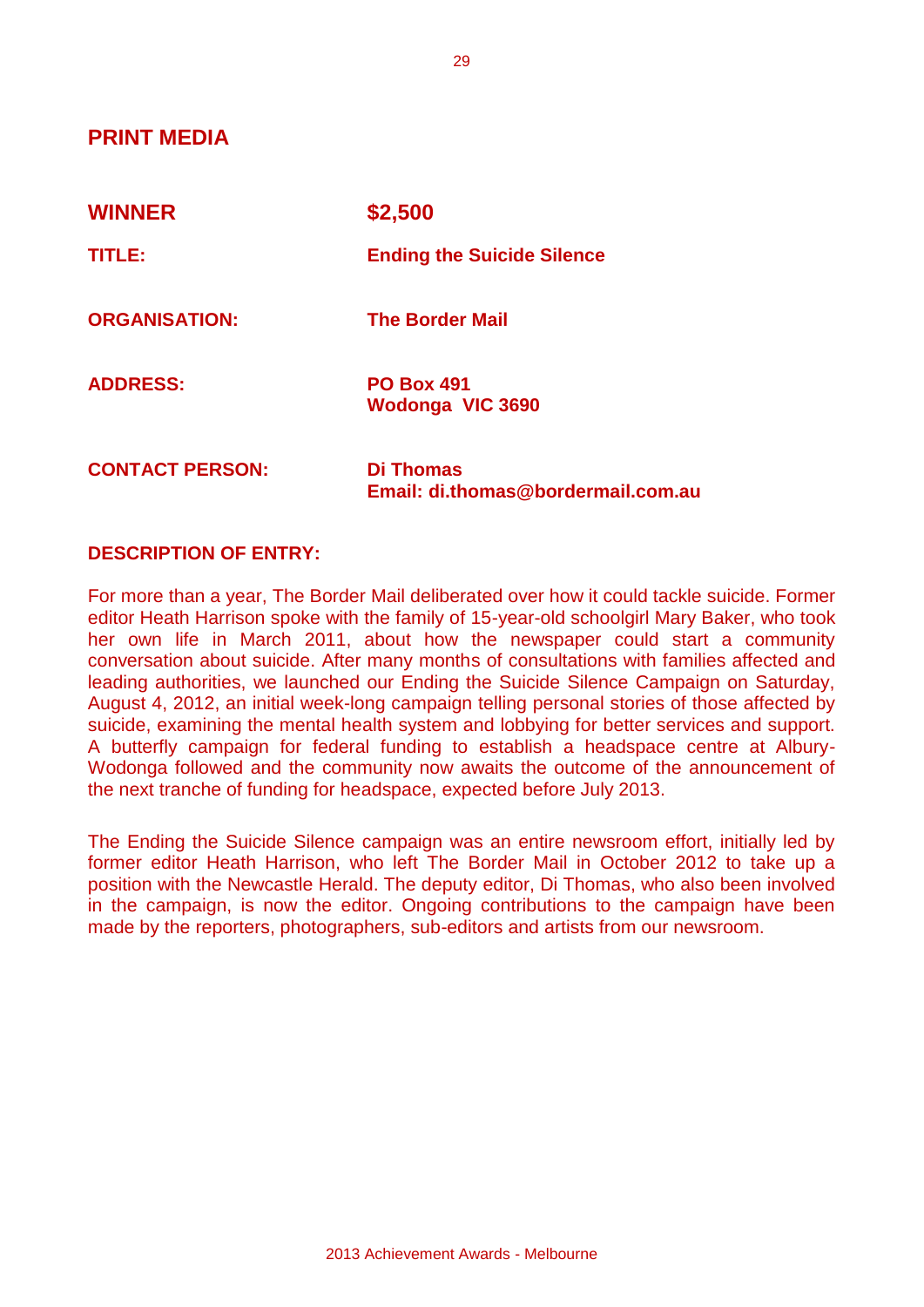## **SPECIAL MEDIA ACHIEVEMENT AWARD**

| <b>JOINT WINNER</b>    | \$1,250                                                                         |
|------------------------|---------------------------------------------------------------------------------|
| TITLE:                 | <b>Mental Notes</b>                                                             |
| <b>ORGANISATION:</b>   | Jim Marbrook                                                                    |
| <b>ADDRESS:</b>        | <b>39 Livingstone St</b><br><b>Westmere Auckland</b><br><b>New Zealand 1022</b> |
| <b>CONTACT PERSON:</b> | Email: vfilms@ihug.co.nz                                                        |

#### **DESCRIPTION OF ENTRY:**

**"**We return to the abandoned asylums with two men who recall the worst of times amongst the debris of the cells and cages that once held one of them, and the dayroom from which the other made his escape. Former nurses and psychiatrists provide measured recollections of too-readily embraced revolutions in treatment and the 'toxic and disabling' psych hospital culture that persisted in New Zealand long after One Flew Over the Cuckoo's Nest provided a popular damnation of it...Marbrook has the grace never to feed on the persecution of his subjects. He honours their endurance and enables their stories to emerge from the shadows and leave their indelible blemishes on our social history."

*– New Zealand International Film Festival director Bill Gosden in the World*

*Cinema Showcase programme*

#### **BRIEF C.V. OF KEY PERSON**

**Jim Marbrook**. Producer / Director / Cameraman.

Filmmaker with a key interest in mental health, human rights and indigenous cultures. Lecturer at Auckland University of Technology.

Filmography includes:

*Jumbo (1998) (*Director/Producer*)* Short Film (NZ Film Festivals, Melbourne, Valloidad (NZ Section) TV3, Canal + Poland. *NZ* Film Award Winner. 1998

*Dark Horse* (2003) 70 mins. Winner of Best Feature Documentary at DOCNZ 2005, Reel Life on Film Melbourne 2006, Maori TV, Documentary Channel. (feature film version currently in production as "Genesis" New Zealand Film Commission starring Cliff Curtis (*Training Day, Blow, Whale Rider*) and James Rolleston (star of *Boy*).

*Ko Whanganui Te Awa 70 mins (2006) Maori TV*

Awa Hikoi (2004) TVNZ, Alternatives Conference Phoenix, USA 2006, Carter Centre Atlanta, USA 2005

New Caledonian Journalist in Residence Fellowship. Pacific Media Centre. AUT. 2007 / 8 Mental Notes (2012) NZ theatrical Release NZ, Royal Australian College of Psychiatrists 2012,

*NZ Film Archive, October.*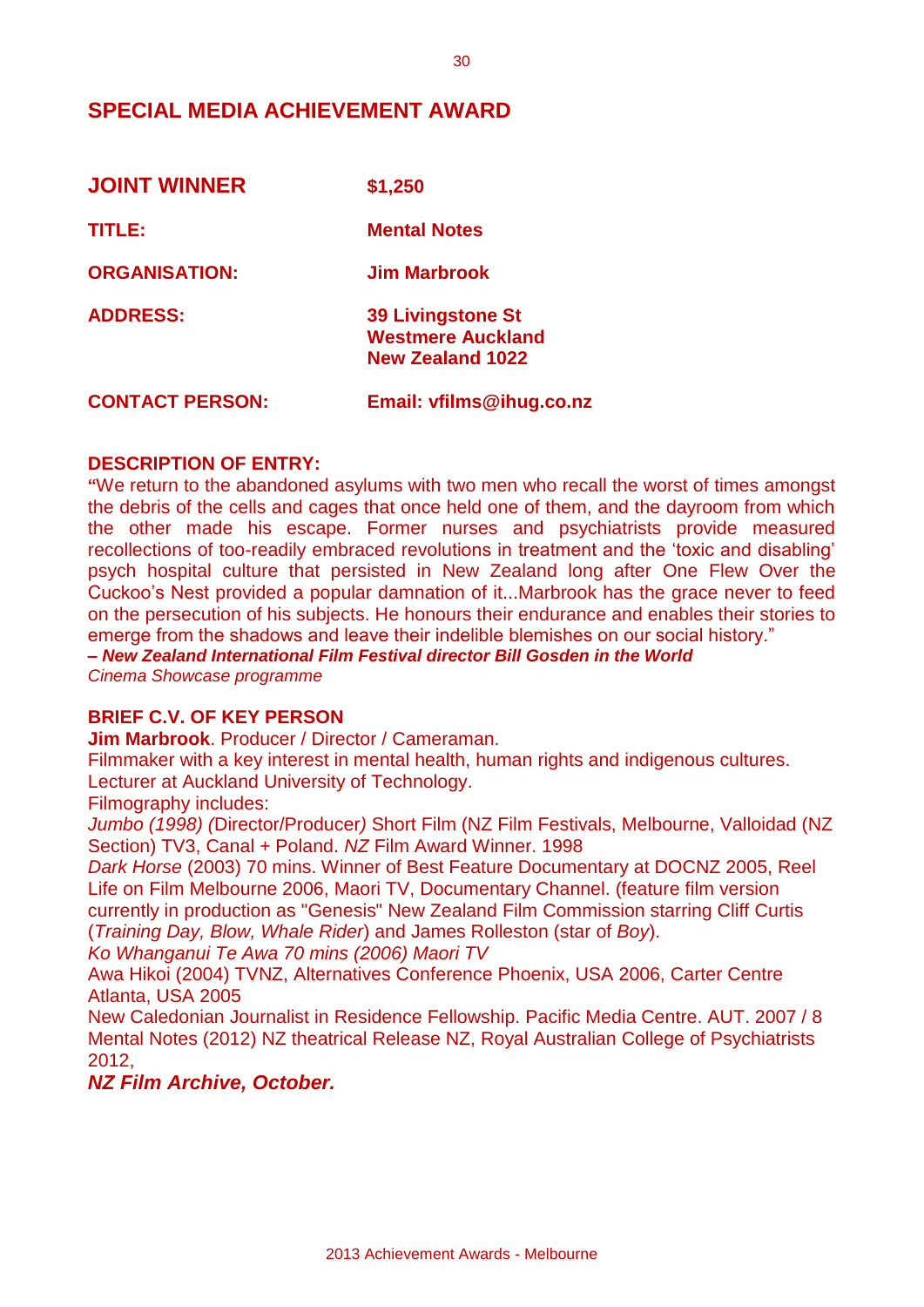## **SPECIAL MEDIA ACHIEVEMENT AWARD RURAL FOCUS**

| <b>JOINT WINNER</b>    | \$1,250                                                          |
|------------------------|------------------------------------------------------------------|
| TITLE:                 | <b>Glove Box Guide to Mental Health</b>                          |
| <b>ORGANISATION:</b>   | The Land newspaper                                               |
| <b>ADDRESS:</b>        | <b>PO Box 999</b><br><b>North Richmond, NSW 2754</b>             |
| <b>CONTACT PERSON:</b> | <b>Roland Cowley</b><br>Email: roland.cowley@fairfaxmedia.com.au |

#### **DESCRIPTION OF ENTRY:**

As mental health is currently recognised as one of the major health issues currently facing farmers and the general public; this set the basic platform for The Land to produce a 'special publication' that would assist us in bringing to our readers, partnering sponsors and specialist organisations the important factors about mental health issues. This special project resulted in a highly informative "Glove Box" Guide booklet that gave families a closer insight into what signs to look for, how to recognise them early, what assistance and support groups there are available for consultation, plus feature stories of those who have suffered and have come out the other side and are living more normal lives today. This 56 page stitched & trimmed quarto magazine was produced on '75 M-Brite' stock and has been accepted as a most worthy project not only by readers, advertisers, sponsors and specialist industry organisations, along with NSW Government Health and Primary Industries Ministers – who have sent their accolades and thanks for such a worthy project. Advertiser and sponsor feedback has been exceptional and are totally supportive and were very proud to be part of the project. Since the guide was published, The Land has partnered with NSW Farmers Association (who work with RUOK), to sponsor a monthly page on mental health updates, as well as readers participate with monthly online blogs with The Land's editor and specialist personnel/therapists from Rural Adversity Mental Health Program (RAMHP).

#### **BRIEF C.V. OF CONTACT PERSON**

Roland Cowley have been involved in the print media industry since 1972 involved in advertising/client promotion with bi-weekly, provincial dailies and over the past 30 years specialist trade and agricultural publications. This project sparked my interest some 2-3 years ago whilst searching for a good corporate citizen and last October it came together.

31